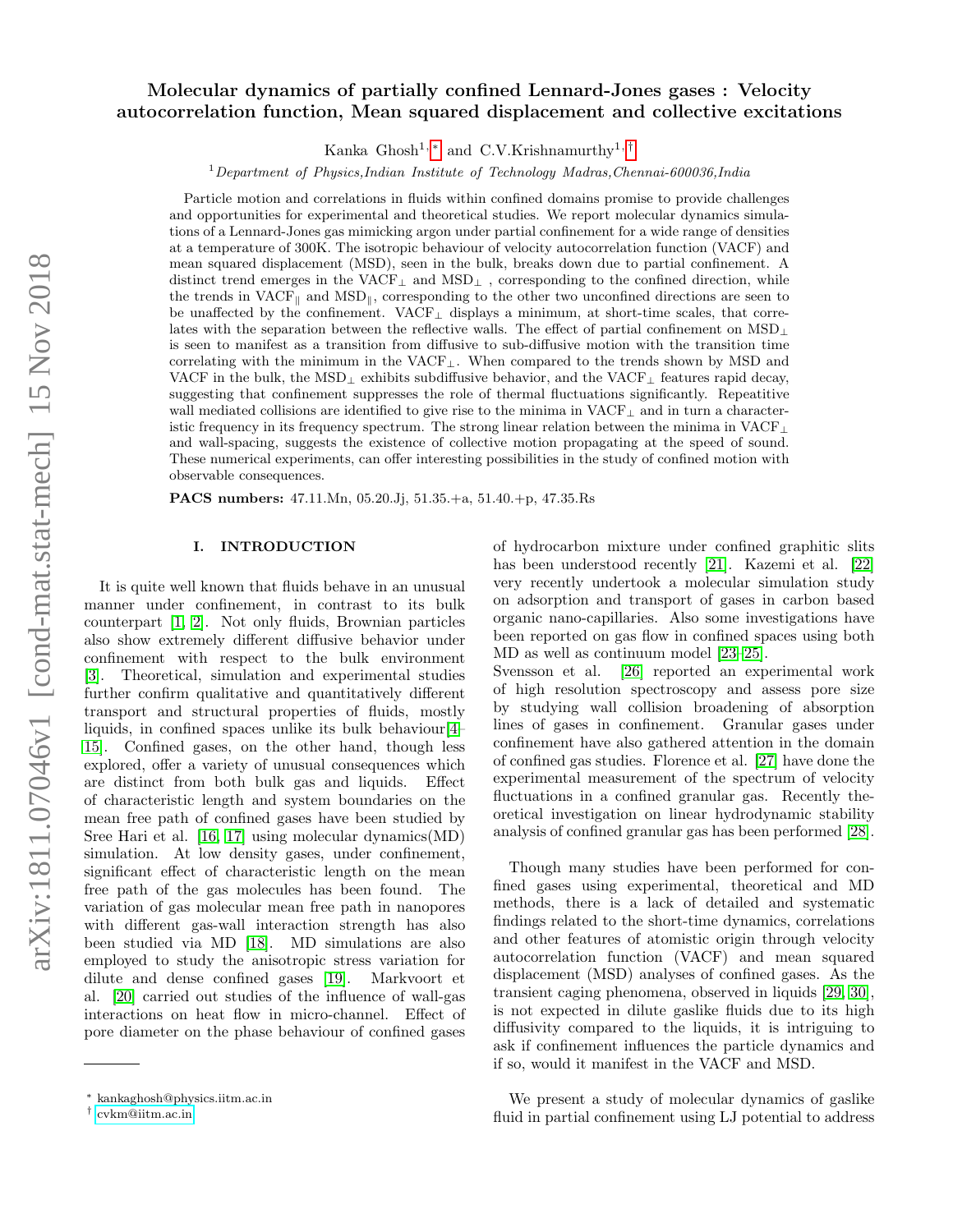this question. The simulation domain is taken to be a cuboid with a pair of parallel sides to simulate partial confinement. The walls have been simulated as a smooth surface with reflective boundary condition, which generate force on the particles only in the normal direction. The separation between these reflective walls is varied from a few atomic diameters to large values. The velocity auto-correlation function (VACF) and the mean squared displacement (MSD) are studied as a function of the separation between the parallel reflective walls. We address the anisotropic features of VACF and MSD under confinement, observe correlations, occurred between them and establish the fact of spontaneous formation of sound-like waves by computing sound speed using VACF and MSD normal to the walls. The details of the MD simulation method is described in Section II .Section III contains the results and discussions followed by summary and conclusions in Section IV.

### II. COMPUTATIONAL DETAILS

We carry out molecular dynamics calculations on LJ fluid using LAMMPS software package [\[31\]](#page-15-7). We model 20000 particles of LJ fluid fitted to argon properties (Mass of argon =  $6.69 \times 10^{-26}$  kg) in gas phase both in bulk and in partially confined geometries. For bulk simulation, periodic boundary conditions (PBC) are imposed along each of the three dimensions at 300K. Constant pressure temperature ensemble (NPT) is used to realize the dynamics of bulk argon gas for a wide range of pressures (from  $P = 0.004$  MPa to  $P = 3$  MPa) at 300K. We impose the repulsive part of LJ-potential between the gas particles by setting the cut-off distance equal to the diameter  $(\sigma = 3.4 \text{ Å})$  of LJ particles (argon). After an energy minimization, standard velocity-verlet algorithm with a time-step  $(\Delta t)$  of 0.0001 picosecond (ps) has been used for each of these systems (both bulk and confined) to equilibrate up to 10 ns  $(10^8)$ steps) followed by a 2 ns  $(2 \times 10^7 \text{ steps})$  production run to calculate the properties of interests. During equilibration, the fluctuations of temperature, potential energy and kinetic energy have been monitored to ensure convergence. The temperature of the system has been controlled via Nose-Hoover thermostat.

In bulk simulations, equilibrium velocity distribution for each component  $(v_x,v_y,v_z)$  follows the Maxwell distribution corresponding to 300K with the standard deviation of the distribution matching very well with the simulated data (analytical: 2.49  $A/ps$ , simulated: 2.51  $\AA(ps)$ . For a test NPT simulation (P = 0.09 MPa, T= 300 K) the VACF is found to decay as  $\exp(-t/\tau)$ , where  $\tau$  is the relaxation time. We obtain  $\gamma = 1/\tau$  from the fitted exponential as  $0.0024 ps^{-1}$ . Using D, the diffusion coefficient, by fitting the long-time average mean squared displacement (MSD), averaged over all the particles, to the Einsteins relation  $\langle \Delta r^2 \rangle = 6Dt$  for a three dimensional system, obtained from simulation and estimate  $\gamma$ from the analytical expression as  $\gamma = \alpha/m = k_BT/mD =$ 

 $0.0024 \ ps^{-1}$ , prove the self-consistency of our MD results. For confinement studies, partially confined systems of LJ gas are simulated in a cuboid with 20000 argon particles with reflecting parallel walls facing each other normal to the z axis at  $z = \pm \frac{H}{2}$ , H being the separation between the walls. The walls are smooth and generate force on the particles only in the normal direction. The confinement studies have been carried out at 300K for pressures ranging from 0.004 MPa to 3 MPa simulating a wide range of densities using NPT ensemble. It may be noted that above 5 MPa argon enters supercritical regime at 300K. For each of these  $(P,T)$  state points, the separation  $(H)$ between these reflective walls is varied from 20  $\AA$  to 300  $\AA$  (6 $\sigma \leq H \leq 90\sigma$ ) with a step of 20  $\AA$  ( $\approx 6\sigma$ ) such that the simulated density is same as that of the bulk for the corresponding (P,T) state point. Indeed, our MD simulated densities have been found to match quite well (relative error  $\approx 1 \%$ ) to the experimentally measured density from the NIST database [\[32\]](#page-15-8). Periodic boundary conditions are applied along  $x$  and  $y$  axes for all the partially confined systems.

#### III. RESULTS AND DISCUSSIONS

# A. Effect of partial confinement on VACF:

We chose a range of pressures (/densities) varying from higher to a very lower value at 300K temperature of gaseous argon from NIST data [\[32\]](#page-15-8). Constant pressuretemperature (NPT) ensembles have been used to realize the dynamics. The normalized VACF  $(Z(t))$  is usually defined as

$$
Z(t) = \frac{\left\langle \sum_{j=1}^{N} \vec{v}_j(t) \vec{v}_j(0) \right\rangle}{\left\langle \sum_{j=1}^{N} \vec{v}_j(0) \vec{v}_j(0) \right\rangle} \tag{1}
$$

which contains the sum of the VACF along  $x,y$  and z directions, where  $\vec{v}_i(0)$  and  $\vec{v}_i(t)$  are velocity vectors of same particles (index j) at some initial  $t = 0$  and at some later time (t) respectively and  $\langle ... \rangle$  denotes the ensemble average. We use the notation of  $\text{VACF}_\parallel$  and  $\text{VACF}_\perp$  to designate the VACF along parallel  $(x, y)$  and perpendicular  $(z)$  directions with respect to the walls. The normalized versions of VACF<sub>|k</sub>  $(Z_{xy}(t))$  and VACF<sub>⊥</sub>  $(Z_z(t))$ are defined as

$$
Z_{xy}(t) = \frac{\left\langle \sum_{j=1}^{N} \vec{v}_{xj}(t) \vec{v}_{xj}(0) \right\rangle + \left\langle \sum_{j=1}^{N} \vec{v}_{yj}(t) \vec{v}_{yj}(0) \right\rangle}{\left\langle \sum_{j=1}^{N} \vec{v}_{xj}(0) \vec{v}_{xj}(0) \right\rangle + \left\langle \sum_{j=1}^{N} \vec{v}_{yj}(0) \vec{v}_{yj}(0) \right\rangle}
$$
(2)

and

$$
Z_z(t) = \frac{\left\langle \sum_{j=1}^N \vec{v}_{zj}(t) \vec{v}_{zj}(0) \right\rangle}{\left\langle \sum_{j=1}^N \vec{v}_{zj}(0) \vec{v}_{zj}(0) \right\rangle} \tag{3}
$$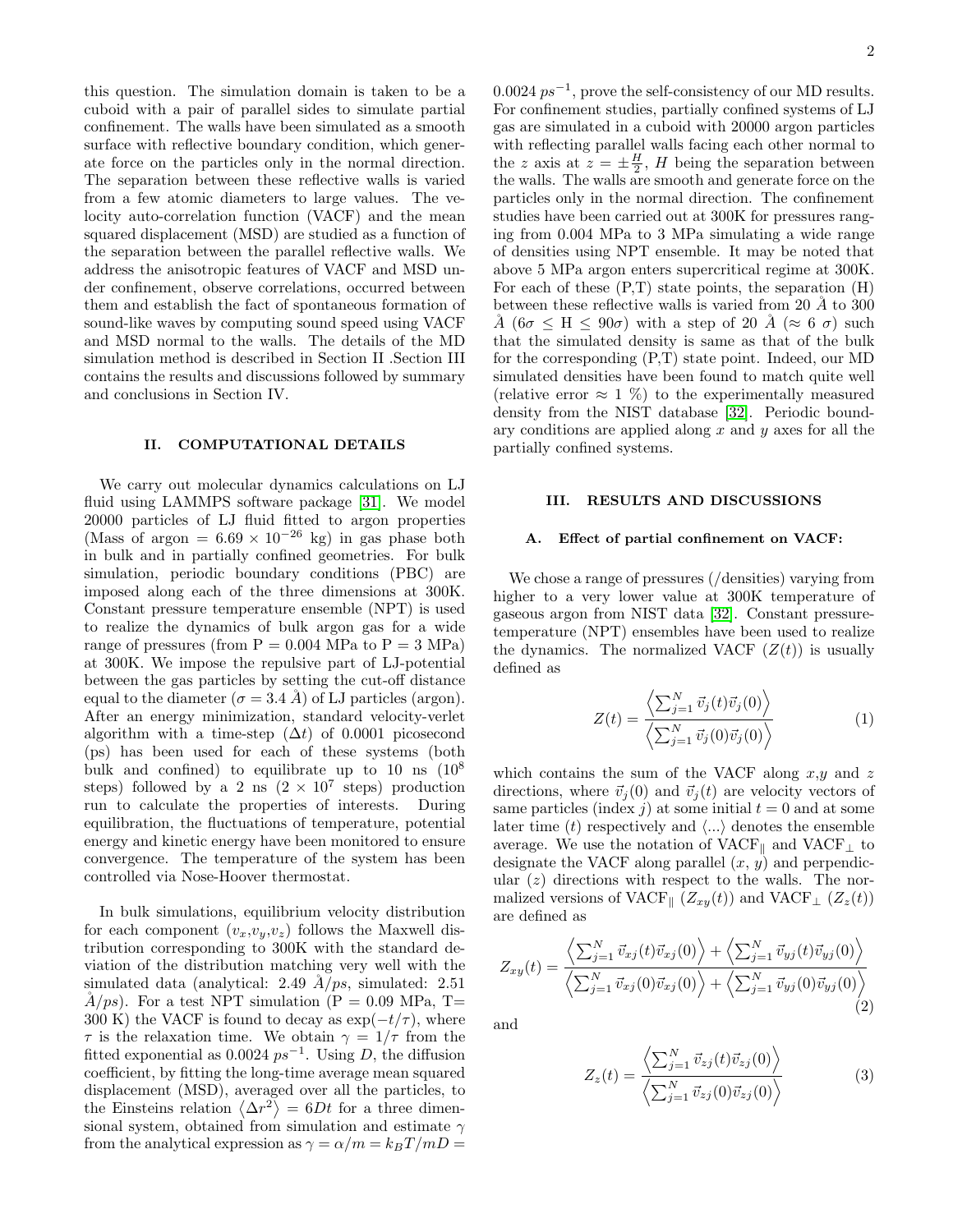

<span id="page-2-0"></span>FIG. 1. (a) VACF in Bulk argon gas:Normalized VACF<sub>||</sub>(along x and y directions) and Normalized VACF<sub>⊥</sub>(z)(along z direction) follow identical monotonic decay trend, simulated under constant pressure and temperature of 300K and 0.09MPa respectively. (b) Difference between Normalized VACF<sub>k</sub>(along x and y) and Normalized VACF<sub>⊥</sub>(along z) under partial confinement: Simulations mimic argon gas with P = 0.09 MPa, T = 300 K and with wall spacing of 100 Å ( $\approx 30 \sigma$ ). When compared to the trends shown by VACF<sub>k</sub>, the VACF<sub>⊥</sub> features rapid decay suggesting that confinement suppresses the role of thermal fluctuations significantly.

Here,  $\vec{v}_{xj}(0), \vec{v}_{yj}(0), \vec{v}_{zj}(0)$  and  $\vec{v}_{xj}(t), \vec{v}_{yj}(t), \vec{v}_{zj}(t)$  denote velocities of  $j^{th}$  particle along x, y and z directions at initial and at some later time  $t$  respectively,  $N$  is the total number of particles and  $\langle \ldots \rangle$  denotes the ensemble average. For the bulk case  $(Fig.1.(a))$  $(Fig.1.(a))$  $(Fig.1.(a))$ , no oscillatory behaviour is observed, and both VACF<sub>k</sub> and VACF<sub>⊥</sub> follow a monotonous decay trend. It validates the well known fact that the VACF is a monotonically decreasing function in the bulk gaseous environment but it shows oscillating nature in liquid and solid phases [\[7\]](#page-14-12).

In Fig[.1.](#page-2-0)(b) we observe that in partially confined gaseous argon the VACF $\parallel$  shows identical monotonous decay as that of the bulk. As the system is "infinite" along x and y axes (due to PBC) the monotonic decay of  $VACF_{\parallel}$  appears to be due to particle-particle collisions as in the bulk. As may be expected, the presence of the walls has no effect on  $VACF_{\parallel}$ .

In sharp contrast to the trends shown by  $VACF_{\parallel}$ , VACF<sub>⊥</sub> shows a prominent minimum at short time scale followed by a flat plateau like regime  $(Fig.1.(b))$  $(Fig.1.(b))$  $(Fig.1.(b))$ . The early onset of the plateau like regime is due to the large number of collisions with the walls. To ensure that the VACF-minima in our confined cases normal to the wall direction are not influenced by the artifacts coming from  $x$  and  $y$  directions through periodic boundaries, we monitored the VACF<sup>⊥</sup> at different time intervals starting from the beginning of our simulation and found the minima of  $VACF_{\perp}$  are occurring at precisely the same time for a fixed wall separation.

### B. Effect of partial confinement on MSD:

The ensemble-averaged Mean-squared displacement is defined as:

$$
MSD(t) = \frac{1}{N} \left\langle \sum_{j=1}^{N} \left[ \vec{R}_j(t) - \vec{R}_j(0) \right]^2 \right\rangle \tag{4}
$$

where,  $\vec{R}_j(0)$  and  $\vec{R}_j(t)$  are the position vectors of same particles (index j) at some initial  $t = 0$  and at some later time  $(t)$  respectively, N is the total number of particles and  $\langle \ldots \rangle$  denotes the ensemble average. We study both  $MSD_{\parallel}$  (MSD along x and y directions) and MSD⊥ (MSD along z direction) for bulk as well as for partially confined gas as a function of time.  $MSD_{\parallel}$  and  $MSD_{\perp}$  are defined as

$$
MSD_{\parallel}(t) = \frac{1}{N} \left[ \left\langle \sum_{j=1}^{N} \left[ x_j(t) - x_j(0) \right]^2 \right\rangle + \left\langle \sum_{j=1}^{N} \left[ y_j(t) - y_j(0) \right]^2 \right\rangle \right]
$$
\n(5)

and

$$
MSD_{\perp}(t) = \frac{1}{N} \left\langle \sum_{j=1}^{N} \left[ z_j(t) - z_j(0) \right]^2 \right\rangle \tag{6}
$$

where,  $x_j(0)$ ,  $y_j(0)$ ,  $z_j(0)$  and  $x_j(t)$ ,  $y_j(t)$ ,  $z_j(t)$  are positions of same particles (index  $j$ ) along  $x, y$  and  $z$  at initial and at some later time t respectively with  $\langle ... \rangle$  denoting the ensemble average. In the bulk case  $(Fig.2.(a))$  $(Fig.2.(a))$  $(Fig.2.(a))$ , we observe an identical trend for both  $\text{MSD}_{\parallel}$  (MSD along x and y) and MSD⊥ (MSD along z) as a function of time, with an initial short-time ballistic (MSD  $\sim t^2$ ), followed by a long-time diffusive motion (MSD  $\sim t$ ).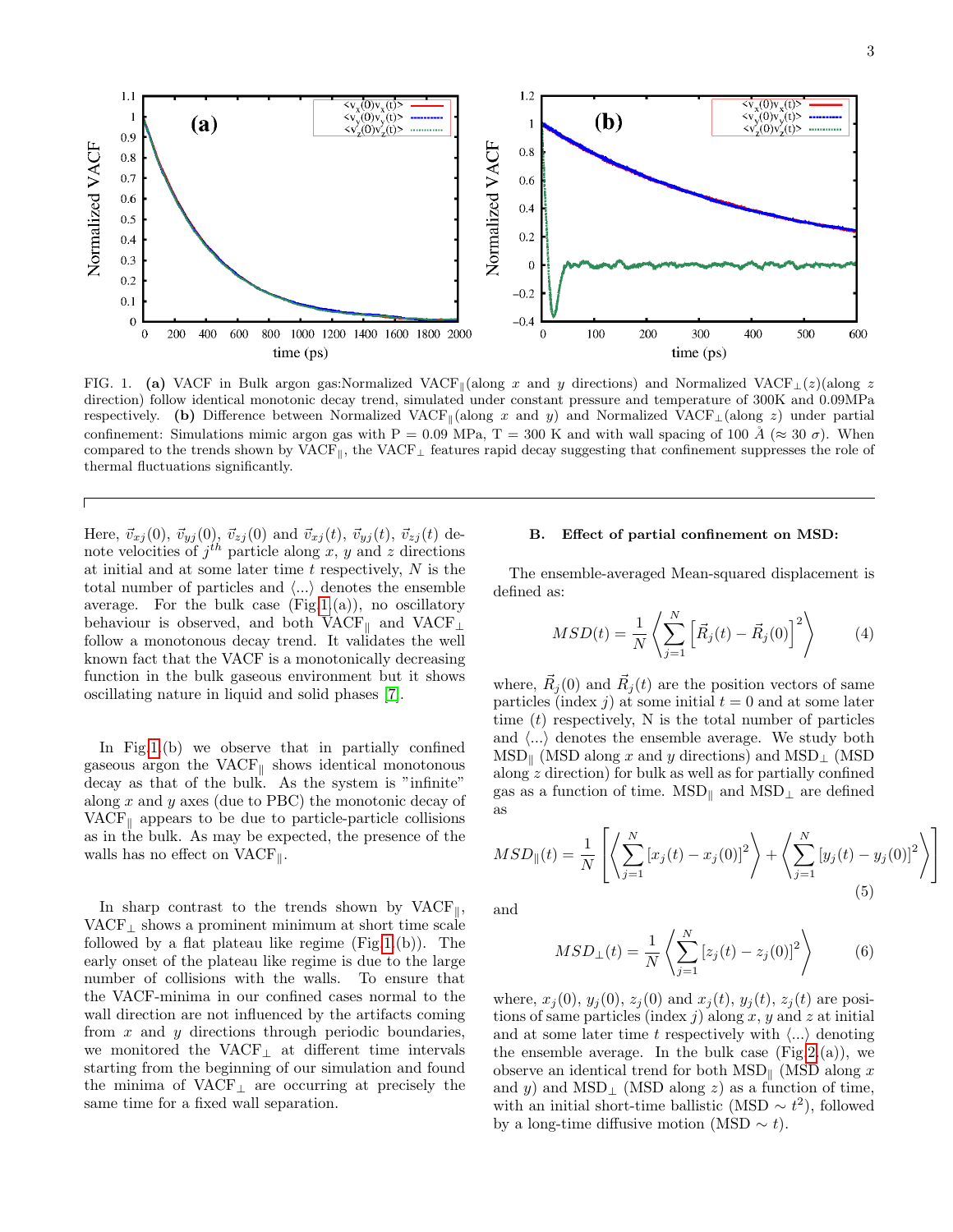

<span id="page-3-0"></span>FIG. 2. (a) Isotropic nature of MSD in Bulk argon-like gas:MSD<sub>k</sub>(MSD along x and y directions) and MSD<sub>⊥</sub>(MSD along z) follow identical trend, simulated under constant pressure and temperature of 300K and 0.09MPa respectively. (b) Comparison between MSD<sub>|</sub>(x and y) and MSD<sub>⊥</sub>(z) under partial confinement: MSD<sub>⊥</sub> deviates from MSD<sub>|</sub> exhibiting sub-diffusive behavior before reaching a plateau: Simulations mimic argon-like gas with  $P = 0.09$  MPa,  $T = 300$  K and with wall spacing of 100 Å  $(\approx 30 \sigma)$ . The inset shows different regimes of MSD<sub>⊥</sub> (*MSD<sub>Z</sub>*) with different slopes as a function of time in a log-log scale. The gradual crossover of MSD<sub>⊥</sub> from ballistic ( $\sim t^2$ ) to diffusive ( $\sim t$ ) to sub-diffusive ( $\sim t^{0.5}$ ) is shown for P = 0.09 MPa, T  $= 300$  K and with wall spacing of 100 A ( $\approx 30 \sigma$ ).

The isotropic nature of MSD is evident. The diffusion coefficient can be extracted from the long-time MSD using  $\langle (\Delta r)^2 \rangle = 2nD\Delta t$ , where *n* stands for dimensions involved in the system and  $D$ : the diffusion coefficient.

 $\overline{\Gamma}$ 

In the partially confined case shown in Fig.  $2.(b)$ .  $MSD<sub>⊥</sub>$  shows three distinct regimes: ballistic-like motion on short time scales (MSD<sup>⊥</sup> scales quadratically with time), diffusive motion over intermediate time scales

 $(MSD<sub>⊥</sub>$  scales linearly with time) and anomalous diffusion over long time scales (MSD<sup>⊥</sup> scales non-linearly with time). Sub-diffusive motion refers to such anomalous diffusion where  $\text{MSD}_{\perp} \sim t^{\alpha}$ , where  $0 < \alpha < 1$ . The inset in Fig[.2.](#page-3-0)(b) shows clearly the transition from diffusive to sub-diffusive motion. Over long timescales the frequent collisions between the walls and the other particles impose severe constraints on the MSD<sup>⊥</sup> to give rise to a constant plateau.



<span id="page-3-1"></span>FIG. 3. (a) Short-time MSD<sub>⊥</sub> (*MSD<sub>Z</sub>*) with different confined spacings for argon gas at P=0.09MPa and T=300K. At  $t = 4$ ps (shown by a vertical line) the confined system (H = 20  $\AA \sim 6 \sigma$ ) shows diffusive to sub-diffusive transition while the bulk  $MSD_{\perp}$  still shows ballistic-like motion. (b) Long-time  $MSD_{\perp}$  ( $MSD_{Z}$ ) with different confined spacings (H) for argon gas at  $P=0.09MPa$  and T=300K. The arrow indicates the direction of increasing H. When compared to the trends shown by MSD<sub>k</sub>, the MSD<sup>⊥</sup> features subdiffusive behavior, suggesting that confinement suppresses the role of thermal fluctuations significantly.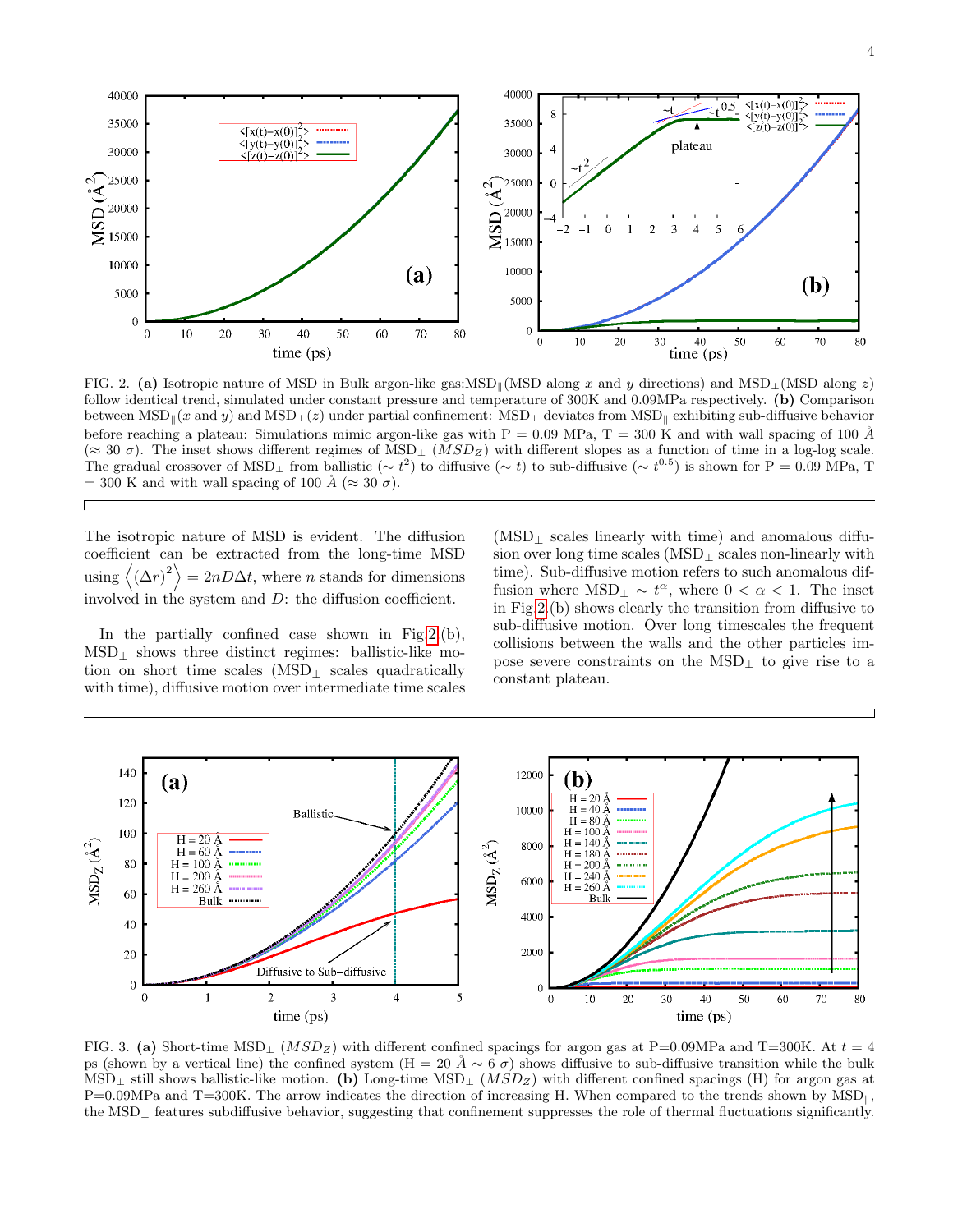<span id="page-4-0"></span>TABLE I. Variation of time-duration and proportionality constant  $a$  in the ballistic regime of argon with  $P = 0.09 \text{MPa}$ and  $T = 300K$  for different confined spacings. For reference the bulk value is also included.

| H (spacing)                               | listic motion    MD<br>(ps) |       | $\begin{array}{ l l }\n\text{time} & \text{dura-}\n\end{array}\n\begin{array}{ l }\n\text{a}(\mathring{A}^2/ps^2) & \text{kgT/M}(\mathring{A}^2/ps^2) \\ \text{tion of bal-}\n\end{array}\n\begin{array}{ l }\n\text{from} & \text{Mau} \\ \text{Analytical}\n\end{array}$<br>value |
|-------------------------------------------|-----------------------------|-------|-------------------------------------------------------------------------------------------------------------------------------------------------------------------------------------------------------------------------------------------------------------------------------------|
| 20 $\AA (\approx 6 \sigma)$   0.7         |                             | 5.788 |                                                                                                                                                                                                                                                                                     |
| 60 $\AA$ ( $\approx$ 18 $\sigma$ )   1.92 |                             | 5.933 |                                                                                                                                                                                                                                                                                     |
| $100 \,\AA (\approx 30 \,\sigma)$ 3.7     |                             | 5.723 | 6.191                                                                                                                                                                                                                                                                               |
| 200 Å ( $\approx$ 59 $\sigma$ )   5       |                             | 5.908 |                                                                                                                                                                                                                                                                                     |
| 260 $\AA (\approx 76 \sigma)$ 6           |                             | 5.867 |                                                                                                                                                                                                                                                                                     |
| Bulk                                      | 95                          | 5.870 |                                                                                                                                                                                                                                                                                     |

It can also be seen from Fig[.2.](#page-3-0)(b) that  $MSD_{\parallel}$  is barely affected by the partial confinement.

# C. Effect of varying confined spacing (H) on  $MSD_$  :

We study the variation of the mean squared displacement along  $z$  (MSD<sub>⊥</sub>) as a function of time for a range of wall spacings. The trends in  $\text{MSD}_\perp$  from Fig[.3.](#page-3-1)(a) and (b) indicate that the temporal windows in which ballistic, diffusive, and sub-diffusive motion prevail are strongly influenced by H, the wall spacing. Smaller the H, shorter the time windows are.

For comparison, the bulk  $MSD_{\perp}$  is also included in Fig[.3.](#page-3-1)(a). While in the bulk, ballistic motion, characterized by a  $t^2$  dependence in MSD<sub>⊥</sub> (MSD<sub>⊥</sub>  $\sim at^2$ ), can be seen to exist upto 95 ps, it lasts only up to 0.7 ps for the smallest confinement spacing (H = 20 Å  $\approx$  6  $\sigma$ ) (Table[.I\)](#page-4-0).

It is also observed from Table[.I](#page-4-0) that irrespective of the spacing, the proportionality factor, a, remains almost constant and close to that of the bulk. Likewise, the diffusion coefficients  $(D_+)$ , evaluated within the time window marked by the onset of diffusive motion and by the transition from diffusive to sub-diffusive motion in  $MSD_{\perp}$ , reduce systematically as H is reduced as can be seen from Table[.II.](#page-4-1)

Further, the MSD<sup>⊥</sup> undergoes a transition from diffusive to sub-diffusive behavior which correlates well with the wall spacing as can be seen qualitatively from Fig[.2.](#page-3-0)(b) and Fig[.3.](#page-3-1)(b), and quantitatively, from Table[.III.](#page-5-0)

Columns 2, 4, 6, and 8 of Table[.III](#page-5-0) present the average root mean-squared displacement of the particles during

<span id="page-4-1"></span>TABLE II. Variation of diffusion coefficients  $(D_+)$  evaluated from the diffusive regime in  $MSD_{\perp}$  as a function of H for highest (3 MPa) and lowest pressure (0.004 MPa) studied. For reference the corresponding bulk values are also included.

| P(MPa) | H (spacing)                                                                                                                                                                | $D_{\perp}$ ( $\AA^2/ps$ ) from<br>$\mathbf{MSD}_\perp$           |
|--------|----------------------------------------------------------------------------------------------------------------------------------------------------------------------------|-------------------------------------------------------------------|
| 0.004  | 20 Å ( $\approx 6 \sigma$ )<br>60 Å ( $\approx$ 18 $\sigma$ )<br>100 Å ( $\approx 30 \sigma$ )<br>200 Å ( $\approx$ 59 $\sigma$ )<br>300 Å ( $\approx 90 \sigma$ )<br>Bulk | 7.73<br>22.99<br>37.89<br>78.17<br>118.03<br>$565.69 \times 10^3$ |
| 3      | 20 Å ( $\approx 6 \sigma$ )<br>60 Å ( $\approx$ 18 $\sigma$ )<br>100 Å ( $\approx 30 \sigma$ )<br>200 Å ( $\approx$ 59 $\sigma$ )<br>300 Å ( $\approx 90 \sigma$ )<br>Bulk | 7.15<br>18.27<br>27.49<br>41.03<br>48.82<br>77.29                 |

the diffusive-sub-diffusive transition,  $\sqrt{MSD_{\perp}(diff)}$ , for four different pressures. Except for the highest pressure considered, this transition can be seen to occur when particles traverse an average distance  $\sim H/3$ , where H is the wall spacing. At the highest pressure, the average distance traversed is consistently smaller (∼  $H/3.9$ ). Columns 3, 5, 7, and 9 of Table[.III](#page-5-0) present the asymptotic average root mean squared displacement of the particles,  $\sqrt{MSD_{\perp}(sat)}$ , for the four different pressures. We see that for all the P, T state points and for all the spacings considered, the values for  $\sqrt{MSD_{\perp}(sat)}$ are nearly constant ( $\sim H/2.45$ ) indicating that the particles traverse this distance and are constrained to be no closer than this distance on the average.

It is clear from the observed trends in MSD<sup>⊥</sup> that confinement alters the purely thermal inter-particle collisional characteristics over two time scales in different ways. We note that the confinement results in two new processes: a particle undergoes collisions with other particles that bounces-off from the walls and termed as wall-mediated collisions hereinafter and a particle undergoes direct collisions with the walls. Wall-mediated collisions occur over short and intermediate time scales and the direct particle-wall collisions occur over intermediate and long time scales. Both of these collisions are non-thermal in nature and modify the thermal collisions to varying degrees depending on the wall spacing.

In the ballistic regime, non-thermal inter-particle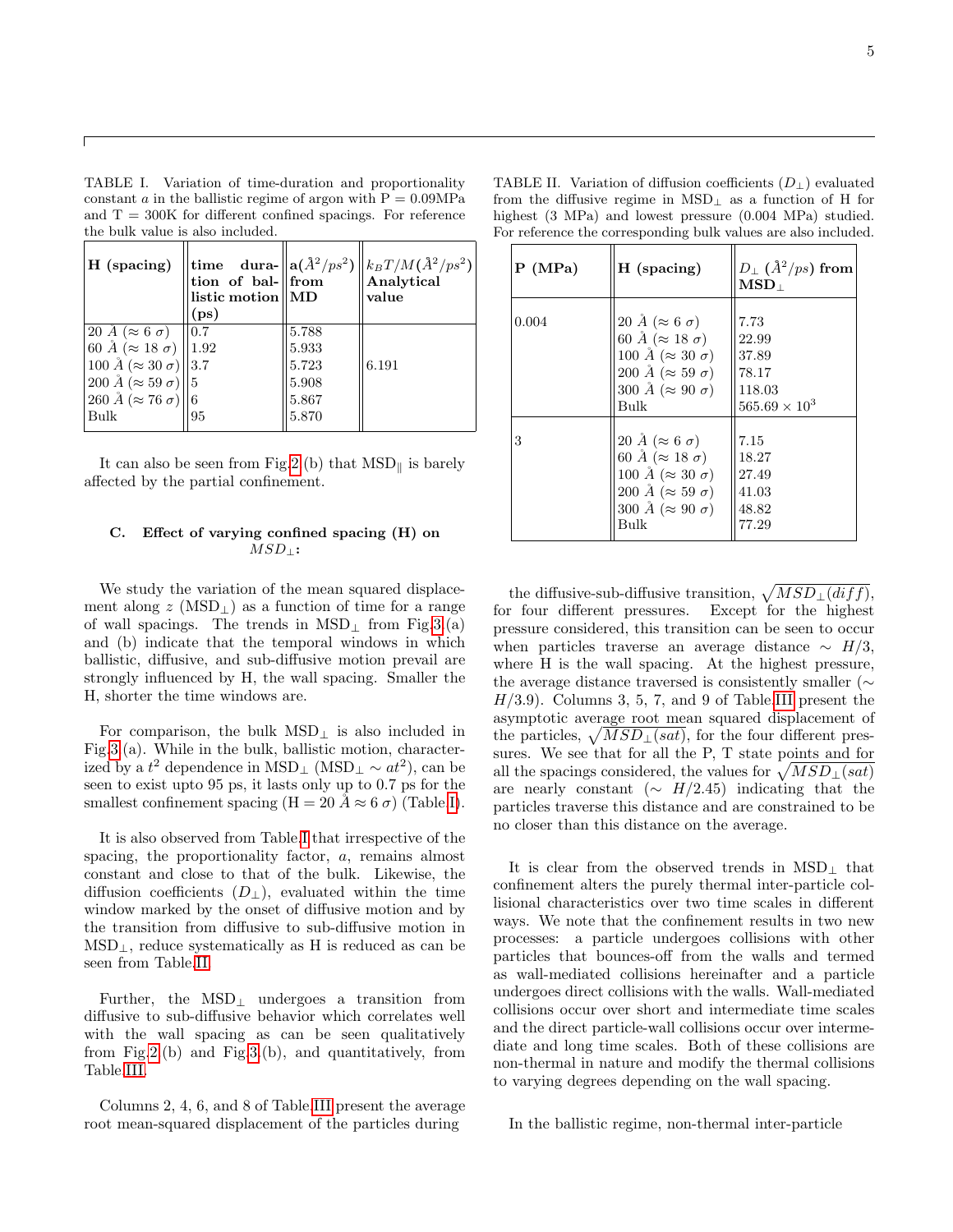|                                     | $P = 0.004$ MPa |      | $P = 0.03$ MPa                                                                                                                                                                                                                                                                                                            |      | $P = 0.3$ MPa |          | $P = 3 MPa$ |          |
|-------------------------------------|-----------------|------|---------------------------------------------------------------------------------------------------------------------------------------------------------------------------------------------------------------------------------------------------------------------------------------------------------------------------|------|---------------|----------|-------------|----------|
| $\mathbf H$                         |                 |      | $\mathbf{H}/\sqrt{MSD_{\perp}(diff)}\mathbf{H}/\sqrt{MSD_{\perp}(sat)}\mathbf{H}/\sqrt{MSD_{\perp}(diff)}\mathbf{H}/\sqrt{MSD_{\perp}(sat)}\mathbf{H}/\sqrt{MSD_{\perp}(diff)}\mathbf{H}/\sqrt{MSD_{\perp}(diff)}\mathbf{H}/\sqrt{MSD_{\perp}(sat)}\mathbf{H}/\sqrt{MSD_{\perp}(diff)}\mathbf{H}/\sqrt{MSD_{\perp}(sat)}$ |      |               |          |             |          |
| 20 Å ( $\approx 6 \sigma$ )         | 3.04            | 2.45 | 2.97                                                                                                                                                                                                                                                                                                                      | 2.45 | 3.04          | 2.46     | 3.11        | 2.44     |
| 40 Å ( $\approx$ 12 $\sigma$ )      | 3.07            | 2.45 | 3.05                                                                                                                                                                                                                                                                                                                      | 2.46 | 3.09          | 2.45     | 3.19        | 2.44     |
| 60 Å ( $\approx$ 18 $\sigma$ )      | 3.05            | 2.45 | 3.08                                                                                                                                                                                                                                                                                                                      | 2.44 | 3.10          | 2.45     | 3.48        | 2.45     |
| 80 Å ( $\approx$ 24 $\sigma$ )      | 3.08            | 2.45 | 3.05                                                                                                                                                                                                                                                                                                                      | 2.47 | 3.15          | 2.44     | 3.39        | 2.45     |
| 100 Å ( $\approx 30 \sigma$ )       | 3.02            | 2.45 | 3.04                                                                                                                                                                                                                                                                                                                      | 2.46 | 3.16          | 2.45     | 3.69        | 2.44     |
| 120 Å ( $\approx 36 \sigma$ )       | $3.07\,$        | 2.46 | 3.09                                                                                                                                                                                                                                                                                                                      | 2.46 | 3.17          | $2.45\,$ | 3.75        | 2.45     |
| 140 Å ( $\approx$ 42 $\sigma$ )     | 3.06            | 2.47 | 3.05                                                                                                                                                                                                                                                                                                                      | 2.46 | 3.06          | 2.45     | 3.88        | 2.45     |
| 160 $\AA$ ( $\approx$ 47 $\sigma$ ) | 3.16            | 2.46 | 3.15                                                                                                                                                                                                                                                                                                                      | 2.47 | 3.19          | 2.46     | 3.86        | 2.45     |
| 180 Å ( $\approx$ 53 $\sigma$ )     | 3.13            | 2.45 | 2.98                                                                                                                                                                                                                                                                                                                      | 2.46 | 3.25          | 2.45     | 3.99        | 2.45     |
| 200 Å ( $\approx$ 59 $\sigma$ )     | $3.09\,$        | 2.46 | $3.06\,$                                                                                                                                                                                                                                                                                                                  | 2.48 | 3.28          | 2.45     | 4.22        | $2.45\,$ |
| 220 Å ( $\approx 65 \sigma$ )       | 3.08            | 2.44 | 3.06                                                                                                                                                                                                                                                                                                                      | 2.45 | 3.19          | 2.46     | 4.20        | 2.45     |
| 240 Å ( $\approx$ 71 $\sigma$ )     | 3.04            | 2.44 | 3.08                                                                                                                                                                                                                                                                                                                      | 2.46 | 3.26          | 2.45     | 4.37        | 2.44     |
| 260 Å ( $\approx$ 76 $\sigma$ )     | 3.04            | 2.45 | 3.09                                                                                                                                                                                                                                                                                                                      | 2.45 | 3.17          | 2.45     | 4.40        | 2.45     |
| 280 Å ( $\approx$ 82 $\sigma$ )     | 3.14            | 2.45 | 3.09                                                                                                                                                                                                                                                                                                                      | 2.45 | 3.23          | 2.45     | 4.21        | 2.45     |
| 300 Å ( $\approx 90 \sigma$ )       | 3.12            | 2.46 | 3.07                                                                                                                                                                                                                                                                                                                      | 2.45 | 3.23          | 2.44     | 4.27        | 2.45     |

<span id="page-5-0"></span>TABLE III. Variation of  $H/\sqrt{MSD_{\perp}(diff)}$  and  $H/\sqrt{MSD_{\perp}(sat)}$  of argon gas as a function of confined spacing (H) for four different pressures at  $T = 300$  K.

collisions are ineffective as the value of  $a$  is close to that in the bulk. In the diffusive regime of  $\text{MSD}_\perp$ , the nonthermal collisions reduce the diffusion coefficient  $(D_+)$ significantly from that in the bulk. The diffusive to subdiffusive transition, and the constraint on  $\mathrm{MSD}_\perp$  not to exceed a characteristic length ( $\sim H/2.45$ ) in the subdiffusive regime, are drastic manifestations of the nonthermal collisions resulting from the confinement.

# D. The time-window between ballistic to diffusive transition:

Analyzing  $\mathrm{MSD}_\perp$  in greater detail, through Fig[.2.](#page-3-0)(b) in logarithmic scale, we observe that the particles undergo a gradual transition from ballistic to diffusive motion indicated by the slope changing gradually from 2 to 1. Fig[.4](#page-5-1) shows that the gradual transition occurring within a time-window between the end of ballistic motion  $(t_b)$  and the starting of diffusive motion  $(t_d)$  is found to be a function of wall spacing and pressure. The time window is found to be increasing with spacing for the whole range of pressures under study. Confnement enhances wall mediated collisional events much like the effect of increasing pressure except that the latter affects all the three degrees of freedom equally. In Fig[.4,](#page-5-1) three distinct regimes are observed. At very small wall spacings, values are independent of the pressure as the effect of confinement is strong.

At larger spacings, the pressure dependence prevails and is expected to be retained thereafter for greater spacings and asymptotically approach the corresponding bulk phase values. It is worth noting that, in the bulk gas, the time



<span id="page-5-1"></span>FIG. 4. Variation of time-window between ballistic to diffusive motion  $(t_d-t_b)$  as a function of confined spacing for different pressures.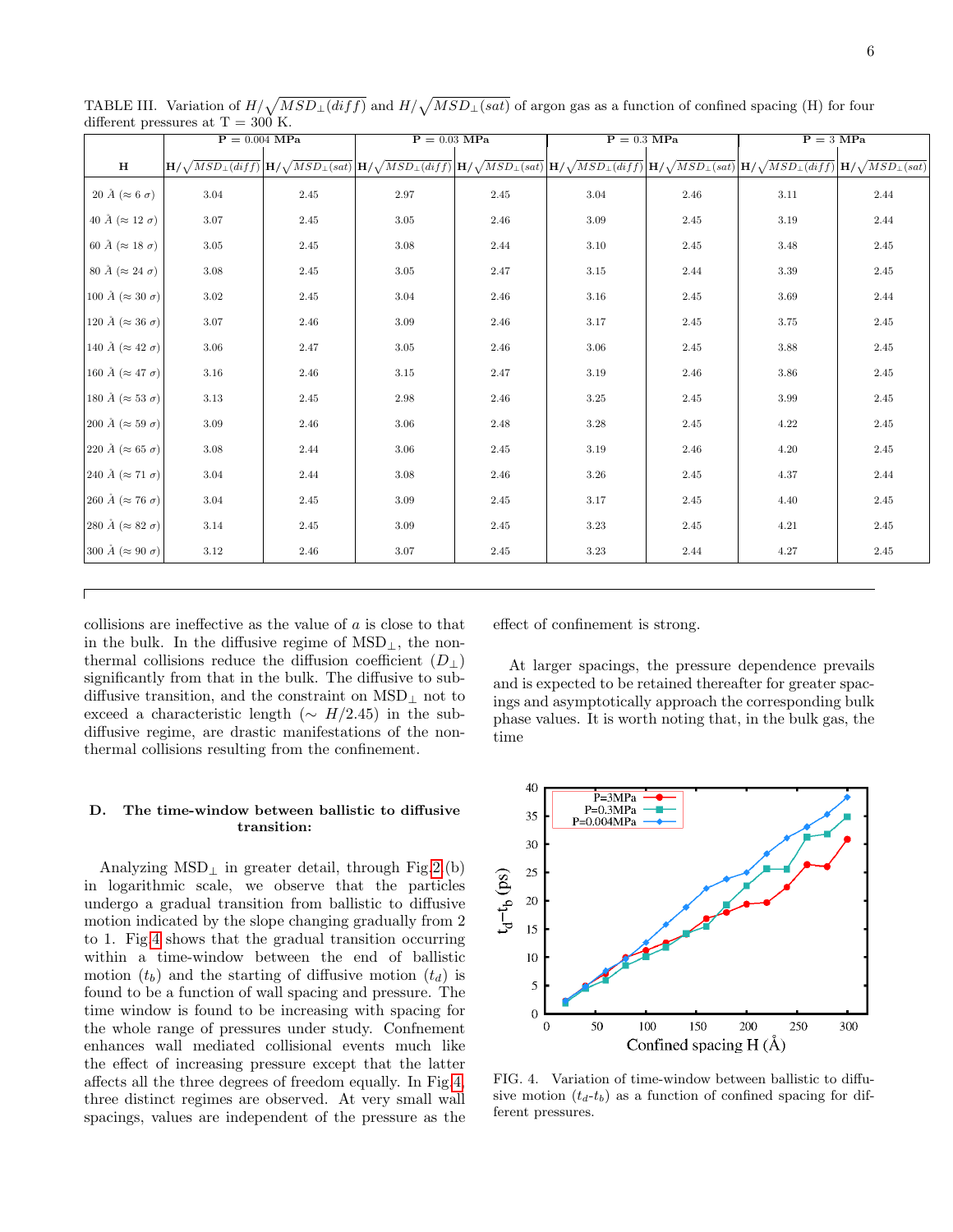window is largest (1450 ps) for the lowest fluid density (at the lowest pressure of 0.004 MPa) considered and smallest (229.67 ps) for a relatively higher fluid density (at the highest pressure of 3 MPa).

Over intermediate wall spacings, however, the crossover-like feature seen between wall spacings  $H =$ 100 Å ( $\sim$  30  $\sigma$ ) and  $H = 200$  Å ( $\sim$  59  $\sigma$ ) in the figure suggests that there is a competition between the effects of confinement and the effects of pressure on the particle motion.

It may be noted that less than a decade ago, the full transition from ballistic to diffusive motion of a brown-ian particle in a liquid was observed experimentally [\[33\]](#page-15-9). More specifically, by experimentally measured instantaneous velocity of Brownian particles in air, using optical tweezer, Tongcang Li et al. [\[34\]](#page-15-10) showed the presence of a time-window between ballistic to diffusive motion of Brownian particles, although it must be noted that the timescales of Brownian motion are very different than that of self-diffusion in the dilute gas discussed in this work.

# E. Effect of varying confined spacing (H) on  $VACF_{\perp}$  and correlation between  $VACF_{\perp} - minima$ and MSD⊥:

Fig[.5](#page-6-0) presents the trends in the  $\text{VACF}_\perp$  as a function of wall spacing at the same P, T state point considered when discussing the results for  $\text{MSD}_\perp$  shown in Fig[.3.](#page-3-1)(b). As expected,  $VACF_{\parallel}$  (not shown) is unaffected by confinement.



<span id="page-6-0"></span>FIG. 5. Variation of VACF<sup>⊥</sup> with time for different confined spacings for argon gas at  $P=0.09MPa$  and  $T=300K$ . The arrow indicates the direction of increasing H.

While the ballistic regime is barely visible on the time scales shown in Fig[.5,](#page-6-0) the decay in the diffusive regime, the occurrence of minima in the diffusive to sub-diffusive transition zone, and the approach to zero in the sub-diffusive regimes can be seen clearly. The initial decay in VACF⊥, more rapid than what would result from purely thermal collisions, arises due to the wall-mediated collisions which are non-thermal in nature. As the spacing is reduced, the decay is faster indicating that wall-mediated collisions grow in importance at smaller spacings.



<span id="page-6-1"></span>FIG. 6. The transition time for  $MSD_{\perp}$  ( $MSD_{Z}$ ) to change from diffusive to sub-diffusive scaling corresponds to the minima occurring in VACF<sub>⊥</sub>, shown for argon with T = 300K and P = 0.09 MPa. Fig [6.](#page-6-1)(a) shows  $t_{tr} = 19$  ps in MSD<sub>⊥</sub>, whereas Fig [6.](#page-6-1)(b) shows  $t_{minima} = 21.9$  ps in VACF<sub>⊥</sub> for 100 Å ( $\approx 30 \sigma$ ) spacing.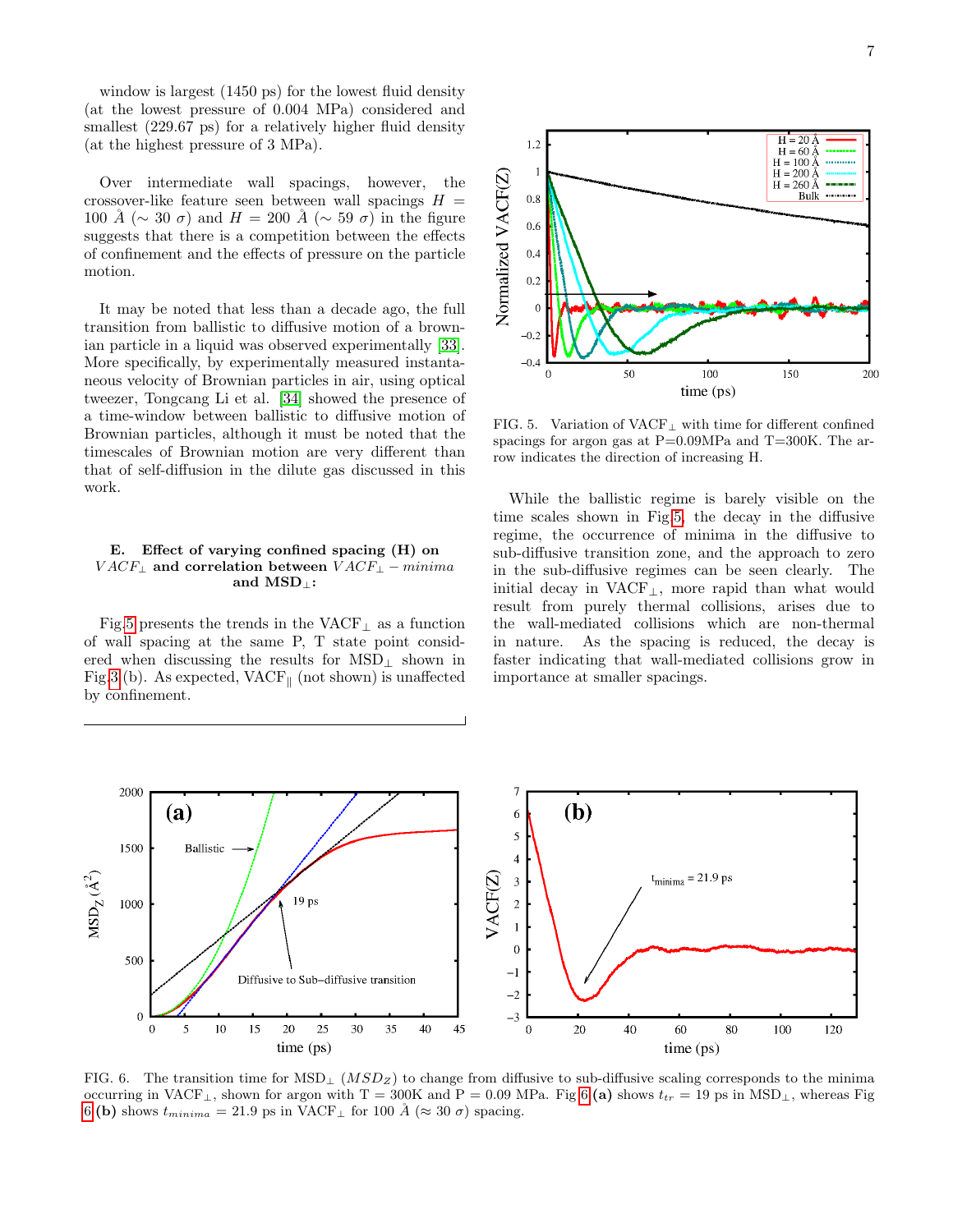For any given wall spacing, as the particle approaches the walls over long time scales, the encounters with other particles bouncing-off the walls would increase and compete with direct particle-wall collisions. The resulting sub-diffusive motion manifests as a slow evolution in  $MSD_{\perp}$  and a nearly vanishing VACF<sub>⊥</sub>.

On intermediate time scales, the  $VACF_{\perp}$  exhibits minima much like what is found in liquids. The minima in VACF $<sub>⊥</sub>$  can be seen to progressively shift to larger values</sub> in time as the wall-spacing is increased. It may also be noted that the depth of the minima is nearly the same for all the wall-spacings considered. However, these minima broaden gradually as wall-spacing increases. We observe a strong correlation between the diffusive to sub-diffusive transition in  $\text{MSD}_\perp$  and the negative correlation minimum in the  $VACF_{\perp}$  for all partial confinements studied. Figure [6](#page-6-1) shows that the transition time  $(t_{tr})$  from diffusive to sub-diffusive regimes in MSD⊥, obtained graphically, is close to the time at which the minimum in VACF<sub>⊥</sub> occurs. For gaseous regime of argon with  $T =$ 300 K and P = 0.09 MPa, it is observed that  $t_{tr} = 19$  ps, whereas  $t_{min}$  is 21.9 ps for a spacing of 100 Å ( $\approx 30 \sigma$ ).

# F. Wall-mediated collisions and VACF⊥-minima

The minima in  $VACF_{\perp}$ , over intermediate time scales, arise due to the negative correlations produced by

the velocity reversals from wall-mediated collisions. Whether a particle has a positive or a negative initial velocity in the z-direction, purely thermal collisions in the gas phase tend to decelerate (through frequent "soft" collisions) rather than produce direction reversals (through infrequent "hard" collisions). Under confinement, however, particles bouncing-off the walls are always moving away from the walls in the opposite direction inducing velocity reversals. These velocity reversals lead to negative correlations in the VACF<sup>⊥</sup> seen over intermediate time scales. As the wall spacing is reduced, non-thermal collisions dominate and the velocity reversals occur over shorter time scales leading to the early onset of the minimum in the VACF $\perp$ . For the larger spacings, the shift of minima to later times and the broadening of minima, observed in Fig[.5,](#page-6-0) indicate that thermal collisions mitigate the effects of non-thermal collisions only to a limited extent.

To understand the relative roles of thermal and non-thermal collisions, the  $\text{VACF}_\perp$  is examined keeping the spacing fixed at H = 20  $\AA$  ( $\approx$  6  $\sigma$ ) and diluting the gas density from 4.81  $kg/m^3$  (corresponding to P = 0.3) MPa of argon gas at  $T = 300$  K) to a gas density of  $0.012\ kg/m^3$ .

From the results shown in Fig[.7,](#page-7-0) we can observe four

<span id="page-7-0"></span>

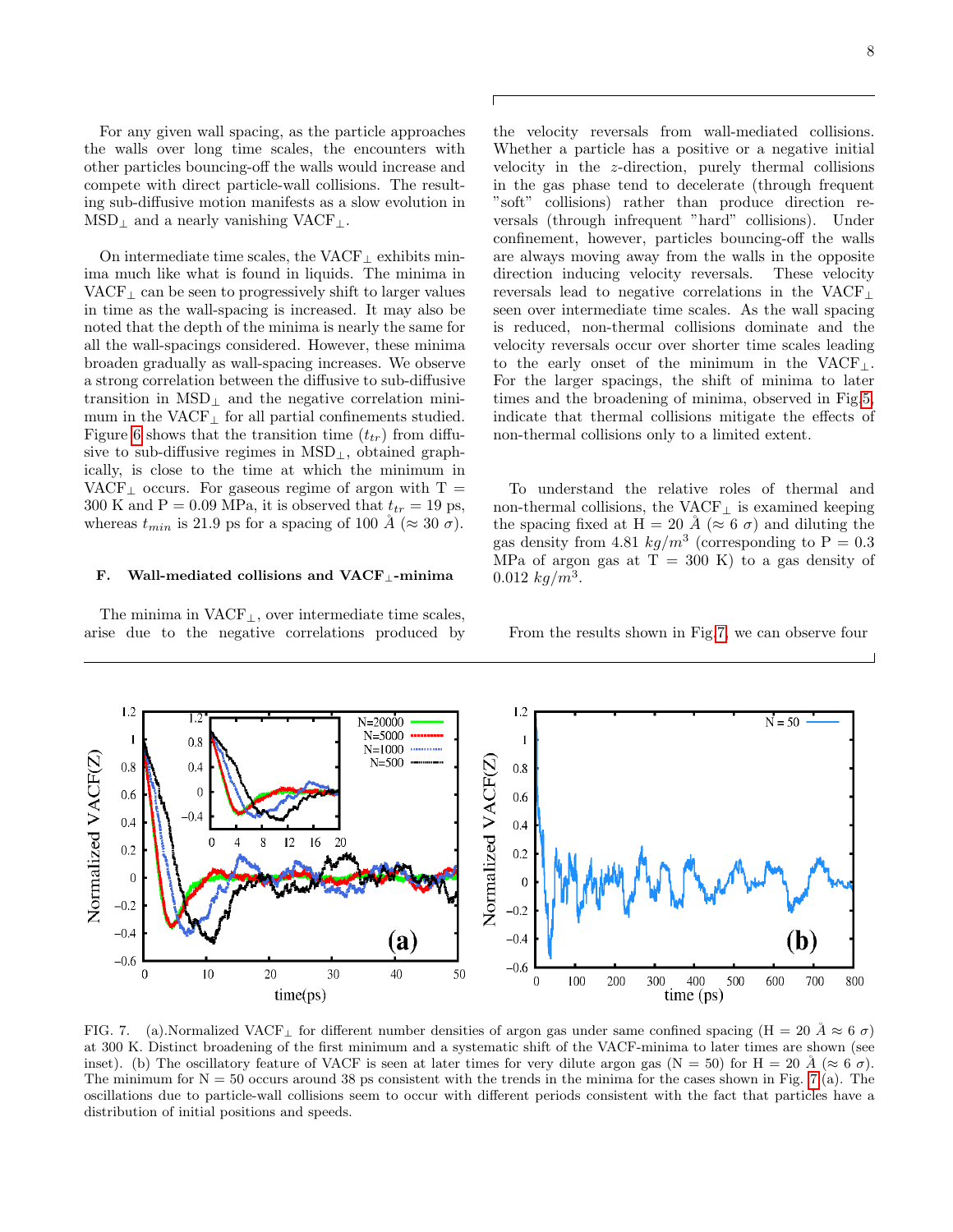features as we dilute the gas keeping the same confined spacing : a slower initial decay, a distinct broadening of the first minimum  $(Fig.7.(a))$  $(Fig.7.(a))$  $(Fig.7.(a))$  as well as a systematic shift of the minimum to later times  $(Fig.7.(a))$  $(Fig.7.(a))$  $(Fig.7.(a))$  on intermediate time scales, and the emergence of oscillatory behaviour with increasing dilution  $(N = 50, Fig.7.6)$  $(N = 50, Fig.7.6)$  $(N = 50, Fig.7.6)$ on long time scales. At lower dilutions ( $N = 5000$  and N  $= 20000$ , the minima are not changing with N, where N is total number of particles.

In the dilute limit, the particles are expected to bounce between the confining walls ("hard" collisions) resulting in periodic velocity reversals. The VACF would feature oscillations with very little decay as there are very few thermal (random) collisions. As the density increases, the periodicity in the velocity reversals would be disrupted progressively due to increasing thermal (random) collisions on long time scales. Further, as the density increases, wall-mediated collisions would also increase on intermediate and short time scales. Each particle is thus influenced by a velocity field that is an admixture of thermal collisions and wall-mediated collisions. If the wall-mediated collisions were as random as thermal collisions, the VACF would have decayed rapidly without any other feature. While there is a rapid decay at short timescales, there is a positive correlation that emerges at intermediate timescales.

The positive correlations are interpreted as due to the coherent component of the wall-mediated collisions on intermediate timescales. The decay is caused by the incoherent (random) component of the wall-mediated collisions along with purely thermal collisions.



<span id="page-8-0"></span>FIG. 8. Frequency spectra of the normalized VACF<sub>⊥</sub>  $(Z_z(\omega))$ and normalized VACF<sub>||</sub>  $(Z_{xy}(\omega))$  for H = 80  $\AA$  ( $\approx$  24  $\sigma$ ) at P  $= 0.3$  MPa.

### G. Signature of non-diffusive modes

While the non-diffusive character of the particle dynamics can be noted from the intermediate and longtime scale features of the MSD<sub>⊥</sub> and VACF<sub>⊥</sub>, the Fourier transform of VACF<sup>⊥</sup> provides an alternate picture in the frequency domain. The fourier transform  $(Z(\omega))$  of normalized VACF  $(Z(t))$  is defined as

$$
Z(\omega) = \frac{1}{2\pi} \int Z(t)exp(-i\omega t)dt
$$
 (7)

The Fourier transform of the VACF, denoted by  $Z(\omega)$ , where  $\omega$  is the frequency, is known to yield the density of states (DoS) [\[35\]](#page-15-11). For a gas phase,  $Z(\omega = 0) > 0$  and decays monotonically. The non-vanishing of DoS for  $\omega$  $= 0$  corresponds to diffusive modes. For liquids, along with diffusive modes on long time scales  $Z(\omega = 0) > 0$ , there exists non-diffusive modes from caging effects on shorter time scales giving rise to a structure in  $Z(\omega)$  for  $\omega > 0$ : a local minimum followed by a maximum and decaying thereafter at higher frequencies.

Fig[.8](#page-8-0) shows the Fourier transform of normalized VACF<sub>⊥</sub>  $(Z_z(\omega))$  and normalized VACF<sub>||</sub>  $(Z_{xy}(\omega))$  for one of the confined systems studied. The DoS for normalized  $VACF_{\parallel}$  exhibits features of a gas-like system with purely diffusive modes  $(Z(\omega = 0) > 0)$ . However, the DoS for normalized VACF<sub>⊥</sub> indicates that  $Z(\omega = 0) = 0$ , shows a broad maximum for  $\omega > 0$  and decays thereafter. The absence of diffusive modes and the presence of the broad maximum, characteristic of non-diffusive modes, indicate that under partial confinement, a gas can exhibit unusual features resembling dense systems in the confining direction. In particular, the broad maximum in the DoS suggests that the non-diffusive modes could be part of the vibrational modes, except



<span id="page-8-1"></span>FIG. 9. Frequency spectra of the normalized VACF⊥  $(Z_z$  $(\omega)$  of argon gas for different confined spacings at P = 0.3 MPa. The arrow indicates the direction of increasing H.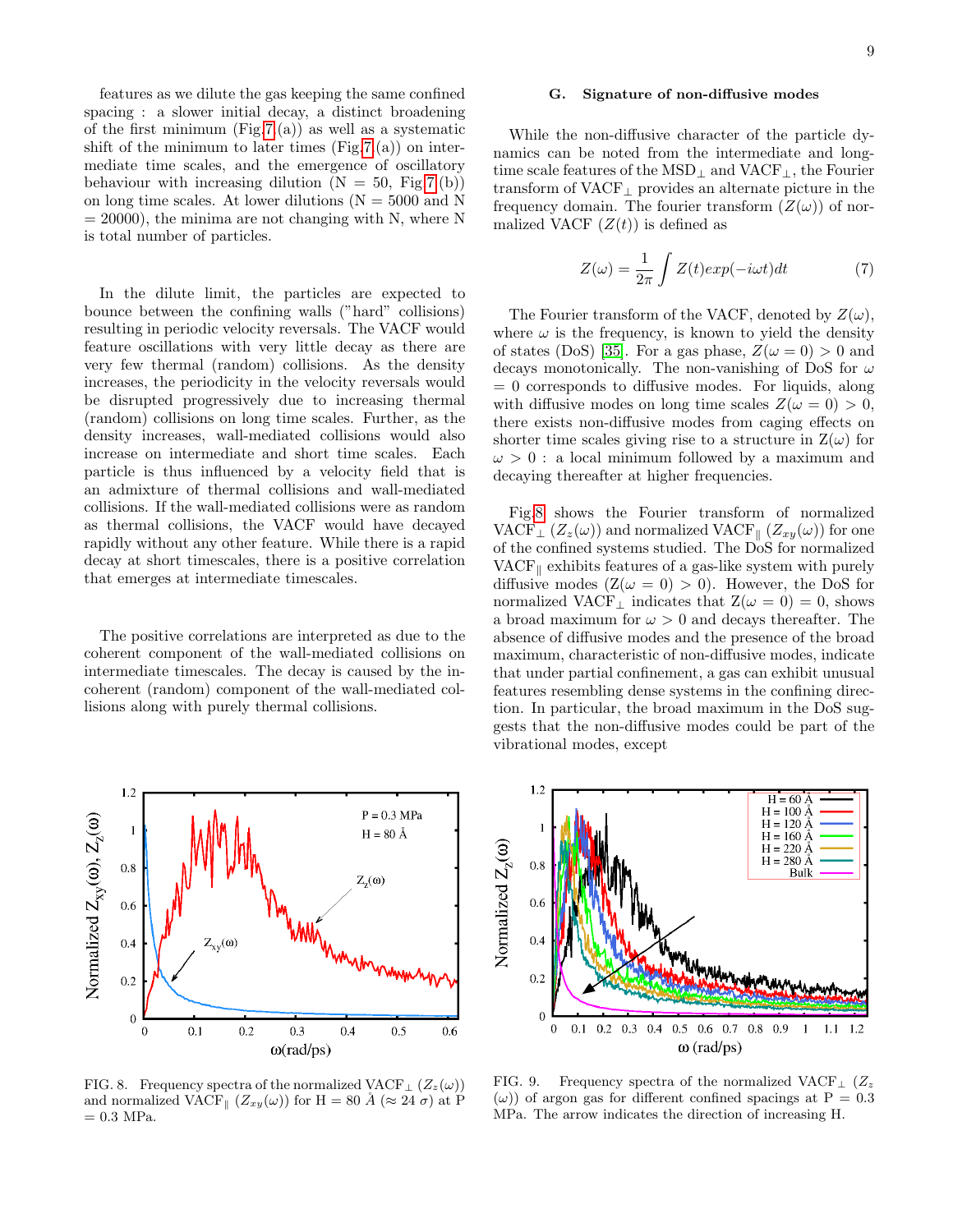that these vibrational modes seem to be damped in the confined system and not sustained as in a solid phase.

To investigate the role of confinement on the frequency spectrum, the Fourier transform of VACF<sup>⊥</sup> has been evaluated for several spacings as well as for the bulk and the results are shown in Fig[.9.](#page-8-1) The absence of any

structure in the DoS for the bulk and the systematic shift of the peak frequency with spacing in the DoS for the partially confined system, establishes that the confining walls contribute to non-diffusive modes. Smaller (larger) confinements lead to the earlier (later) onset of non-diffusive modes, leading to the higher (lower) values for the peak frequencies.

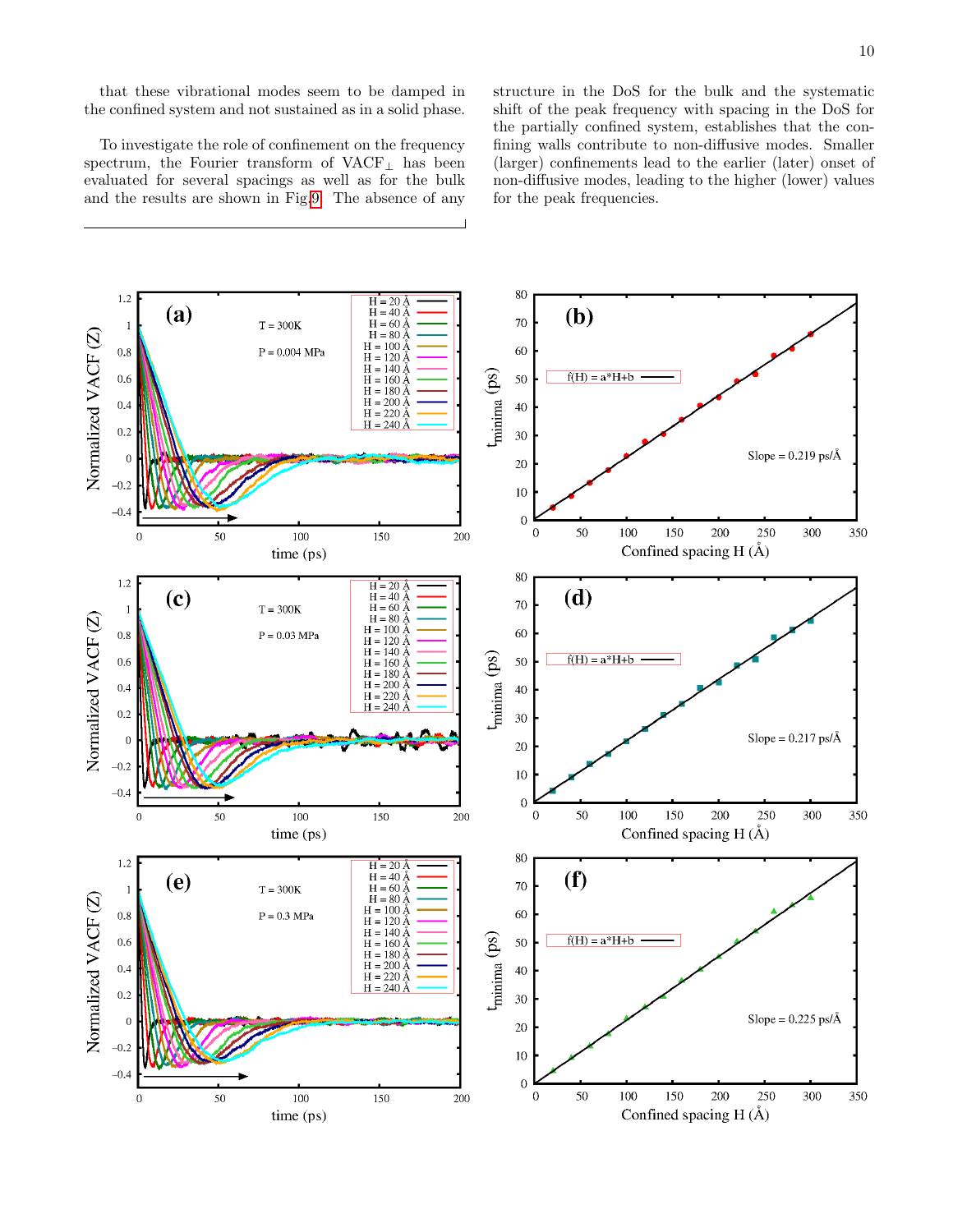![](_page_10_Figure_0.jpeg)

<span id="page-10-0"></span>FIG. 10. Shifting of  $t_{minima}$  at later times with increasing wall-spacing for different P,T state points shown in Fig[.10.](#page-10-0)(a), (c), (e), (g). The arrow indicates the direction of increasing H. In Fig[.10.](#page-10-0)(b), (d), (f), (h) the linear relations between  $t_{minima}$  and the confined separation (H) between the walls have been shown for different P,T state points by linear fit. We observe that the slopes are nearly the same for the entire pressure (/density) regime of study.

#### H. Connection with speed of sound

Non-diffusive modes are interpreted as a manifestation of the presence of collective motion.The collective modes conjectured here is related to spontaneous density fluctuations in fluids. In the bulk, these fluctuations are localized in space and time and are distributed statistically throughout the volume. These local density fluctuations propagate very short distances at sound speed, by collective motion, and dissipate subsequently through diffusive motion of individual particles. As there are no restoring forces in dilute fluids, collective motion is not sustained on short lengthscales and timescales. Under partial confinement, however, there is this possibility of the collective motion being reversed by the walls before it dissipates. The reversed collective motion acting on an individual particle, referred to as wall-mediated collisions earlier, is thought to be responsible for the minima in the VACF⊥. We seek further correlations between  $H$  and  $t_{minima}$  extending the results shown in Fig[.5.](#page-6-0)

The VACF<sub>⊥</sub> has been computed as a function of confined spacing for  $T = 300$  K over pressures ranging from 3MPa to as low as 0.004MPa. This pressure range sets the densities ranging from 48.87  $kg/m^3$  to 0.064  $kg/m^3$  at 300K of argon gas. For P > 5 MPa argon enters supercritical regime at 300K. The results are

shown in Fig[.10.](#page-10-0) In Fig.10.(a),(c),(e) it is seen that for every P,T state point in the lower and intermediate pressure regimes, the minima in the  $VACF_{\perp}$  gradually broadens with increasing spacing without much change in their depths. Fig  $10.(g)$  shows that at higher pressures at 300K, in addition to broadening, the minima are becoming shallower with increased wall spacing, whereas at lower pressures at the same temperature the depth of the minima are not affected with increased spacing.

However, in all cases, a systematic shift of the  $t_{minima}$ towards higher values can be seen as spacing is increased. More specifically, a linear relation is observed between the wall spacing and the  $t_{minima}$  of the VACF<sub>⊥</sub> as shown in Fig[.10.](#page-10-0) $(b)$ , $(d)$ , $(f)$  and  $(h)$  for the whole range of pressures(/densities) at 300K for argon gas.

<span id="page-10-1"></span>TABLE IV. Comparison between average particle velocity along z  $(\langle v_z \rangle_{particle})$  and  $H/t_{minima}$  as a function of pressures (P) at 300K.

| P(MPa) | $\left  H/t_{minima} \right.$ $\left( \frac{\lambda}{ps} \right) \left\  \left\langle v_{z} \right\rangle_{particle} \right.$ $\left( \frac{\lambda}{ps} \right)$ |      |
|--------|-------------------------------------------------------------------------------------------------------------------------------------------------------------------|------|
| 0.004  | 4.57                                                                                                                                                              | 2.49 |
| 0.030  | 4.61                                                                                                                                                              | 2.48 |
| 0.3    | 4.44                                                                                                                                                              | 2.49 |
| 3      | 4.51                                                                                                                                                              | 2.48 |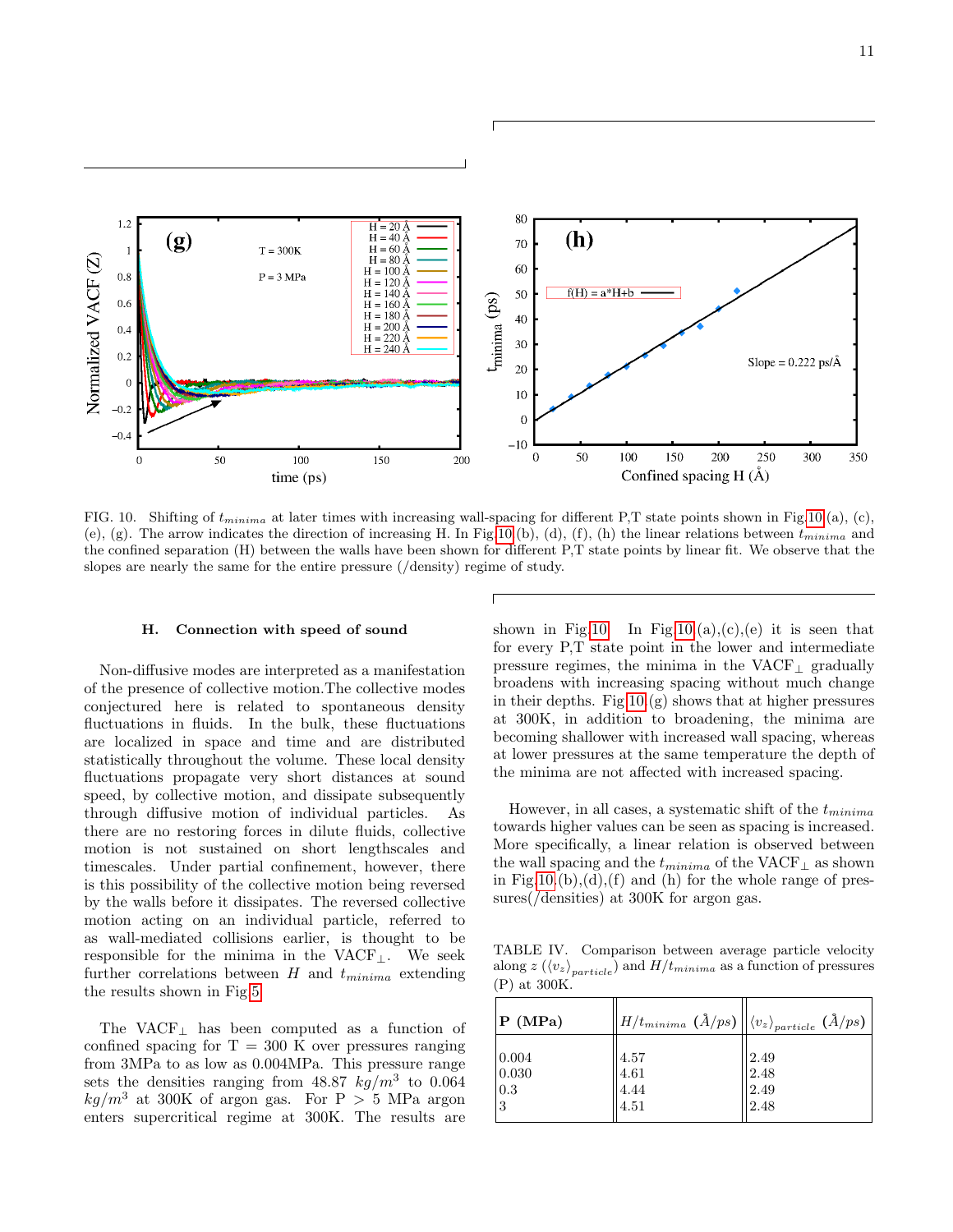![](_page_11_Figure_1.jpeg)

<span id="page-11-0"></span>FIG. 11. Variation of  $H_{eff}$  as a function of  $t_{min}$  of VACF<sub>⊥</sub> for different state point of argon at 300K: (a) P = 0.004 MPa, (b)  $P = 0.030$  MPa, (c)  $P = 0.3$  MPa, and (d)  $P = 3$  MPa. Slopes are extracted from the best linear fit.

The slopes from these plots for each pressure, having the dimensions of inverse speed, are compared with the particle speed averaged over all the spacings at each pressure in Table [IV.](#page-10-1) The average particle speed is pressure in Table 1V. The average particle speed is<br>obtained from  $\sqrt{a}$ , where a is the coefficient of the  $t^2$ behaviour of the MSD $<sub>⊥</sub>$  in the ballistic regime, for each</sub> spacing at a given pressure. The average particle speeds are found to be distinctly lower than reciprocal of the slopes from Fig[.10.](#page-10-0)

The interpretation that the DoS for VACF<sub>⊥</sub> indicates non-diffusive modes, when combined with the observation that the reciprocal of the slopes from Fig. [10,](#page-10-0) yield values that are significantly higher than the average particle speeds, suggests that collective motion may be responsible for the minima in  $VACF_{\perp}$ . Since particles in a state of ballistic motion cannot be part of the collective motion and since particles in the state of diffusion can only dissipate collective motion, we consider the collective motion to form at  $h_1$ , defined as the average distance traversed by a particle, with respect

to the mid-plane, located somewhere at the beginning of diffusive regime. The sound-wave like excitation thus formed moves at a higher speed towards the wall, undergoes reversal at the wall and traverse back to reach  $h_1$  in time  $t_{min}$  to "back-scatter" the individual particle. The "back-scatter" appears to critically damp the oscillations of an individual particle as is borne out from the features in  $MSD_{\perp}$  and  $VACF_{\perp}$ . The total distance traversed by the sound-wave like excitation in  $t_{min}$  is given by  $H_{eff} = 2(\frac{H}{2} - h_1)$ . The "back-scatter" is considered to take place at  $h_1$ . The particle interaction with the reflected excitation marks the end of diffusive regime, which is  $H/3$ . Therefore we consider the particles not to move appreciable distances ( $> h_1$ ) but  $\langle H/3 \rangle$  between the generation and subsequent interaction with the excitation.

If the sound-wave like excitations were to be responsible for the minima in the VACF<sub>⊥</sub> a correlation between  $H_{eff}$  and  $t_{min}$  would be expected. Indeed, Figure [11](#page-11-0) shows a very good linear relation between  $H_{eff}$  and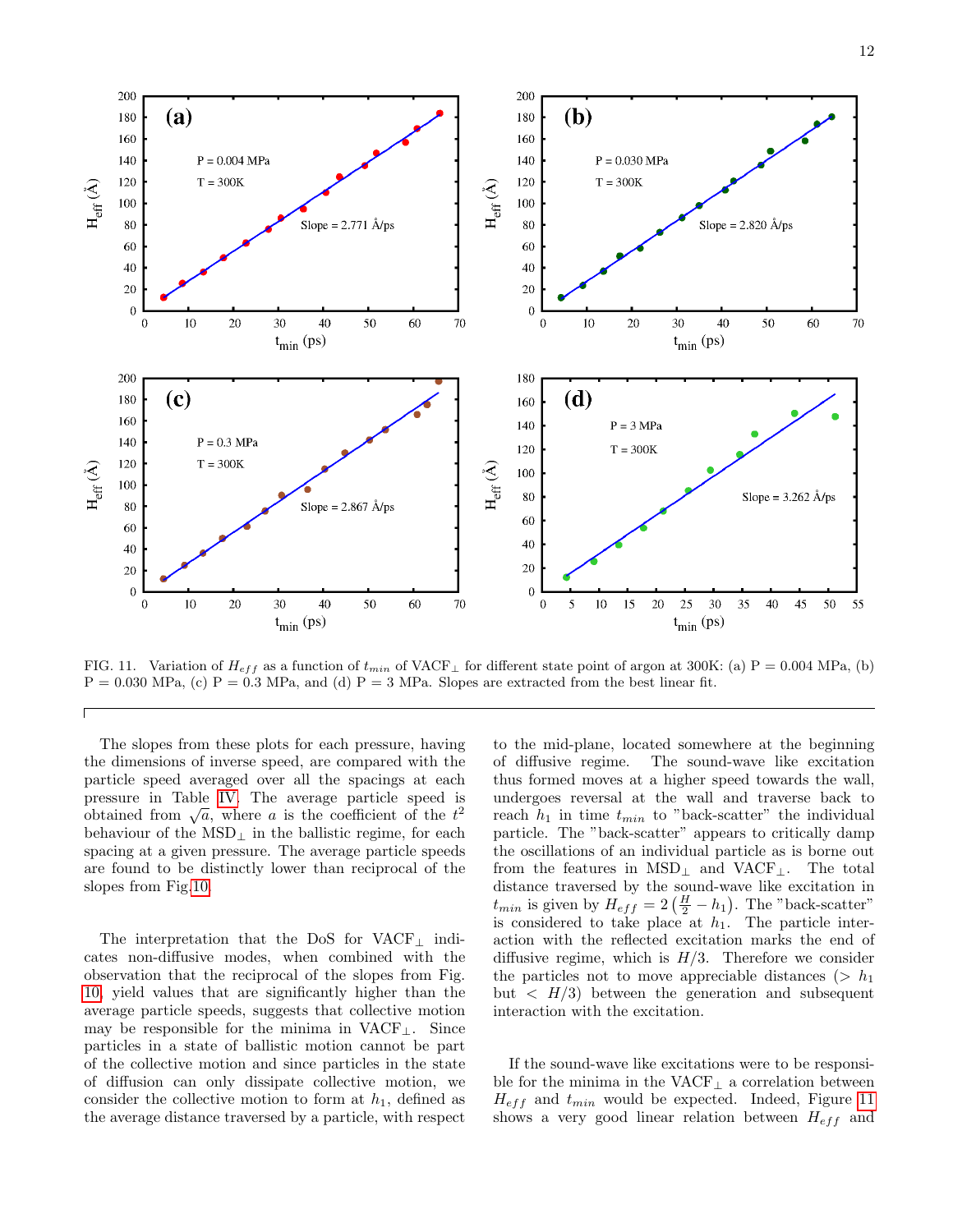$t_{min}$ . Since the sound speed is a function of P ( and T: in the present study T is fixed.) the calculations have been performed and presented as a function of P. The role of confinement is examined for each P. The linear relationship found from the study (Fig.11) is consistent with a unique sound speed associated with each pressure.

The speed of sound estimated from the slope is presented in Table[.VI.](#page-13-0) Noting that the ensemble averaging done to evaluate the VACF<sup>⊥</sup> takes into account the fact that particles could have had their origins spatially spread across the width between the walls, the broadening of  $VACF_{\perp} - minima$  with increasing wall spacing may be explained as follows: sound waves would, after reflections from the walls, interfere with the particle dynamics at different times (corresponding to the spatial spread seen in  $MSD_{\perp}$ ) leading to a broadening in the  $VACF_{\perp} - minima$ . As the wall spacing is reduced, the spatial spread reduces and the temporal spread also reduces leading to a sharper minima in the VACF $\perp$ .

The behaviour shown in Fig[.10.](#page-10-0)(g), namely minima becoming shallower and broader with increased wall-spacing at  $P = 3$  MPa, is caused due to the lesser compressibility of the argon gas at this pressure compared to it's lower pressure counterpart.

It is known that, at constant pressure and temperature (NPT ensemble) the isothermal compressibility is related to the volume fluctuations as [\[36\]](#page-15-12)

$$
\left\langle \delta V^2 \right\rangle_{NPT} = V k_B T \kappa_T \tag{8}
$$

, i.e the lesser compressibility (at higher pressure 3 MPa) causes lesser volume fluctuations. This, we believe, affects the generation and sustainability of spontaneous sound-wave like excitation at very high pressures under confinement. In other words, the system becomes less compressible to generate significant amplitude of density fluctuations to sustain spontaneous sound-wave like motion at higher pressures. This is consistent with the observations of shallow minima at higher spacings in Fig.  $10.(g)$  and the scatter in the plot of  $H_{eff}$  versus  $t_{min}$  at higher spacings in Fig. [11.](#page-11-0)(d).

We investigate the isothermal compressibility for higher (3MPa) and lower pressure (0.004MPa) state points as a function of different confined spacings (H). We estimate the number density fluctuations in the form of histograms for LJ fluid (argon) in gaseous regime. We use the relation between isothermal compressibility and density fluctuation [\[37,](#page-15-13) [38\]](#page-15-14) to find  $\kappa_T$ .

<span id="page-12-1"></span>
$$
\kappa_T = \left(\frac{V}{k_B T}\right) \frac{\left\langle \left(\Delta \rho_N\right)^2 \right\rangle}{\rho_N^2} \tag{9}
$$

, where,  $\kappa_T$  is the isothermal compressibility,  $\rho_N$  is number density  $(\rho_N = \frac{N}{V})$ ,  $k_B$  is Boltzmann constant

and  $\langle \ldots \rangle$  is the ensemble average. Table[.V](#page-12-0) contains the values of  $\kappa_T$  for different confined spacings. For both higher and lower pressure state points, we observe a lowering of the values of  $\kappa_T$  for all the confined spacings, compared to their bulk values. The values of  $\kappa_T$  for higher pressure  $(P = 3 MPa)$  under confinement is closer to the bulk  $\kappa_T$  value compared to the lower pressure state point  $(P = 0.004 \text{ MPa})$ . The distinctive difference from the bulk  $\kappa_T$  is found to arise from the density fluctuation term  $\frac{\langle (\Delta \rho_N)^2 \rangle}{a^2}$  $\frac{\rho_N}{\rho_N^2}$  (see equation [9\)](#page-12-1).

While the density remains same for both bulk and confined systems for a particular P,T state point, the density fluctuation is significantly reduced for the confined systems compared to the density fluctuation present in bulk.

<span id="page-12-0"></span>TABLE V. Comparison of isothermal compressibility  $(\kappa_T)$ and the variation of the square of number density fluctuations  $(\sigma_{\rho_N}^2)$  of bulk and confined argon gas for P = 0.004 MPa and  $\hat{P} = 3$  MPa at 300 K.

| P(MPa) | $H(\AA)$ | $\sigma_{\rho_N}^2 = \frac{\langle (\Delta \rho_N)^2 \rangle}{\rho_N^2}$ (×10 <sup>-5</sup> ) | $\kappa_T\left(Pa^{-1}\right)$ |
|--------|----------|-----------------------------------------------------------------------------------------------|--------------------------------|
| 0.004  | 20       | 2.80                                                                                          | $1.40\times10^{-4}$            |
|        | 40       | 2.89                                                                                          | $1.44\times10^{-4}$            |
|        | 60       | $3.03\,$                                                                                      | $1.51\times10^{-4}$            |
|        | 80       | 2.91                                                                                          | $1.46\times10^{-4}$            |
|        | 100      | 2.80                                                                                          | $1.40\times10^{-4}$            |
|        | 120      | 2.91                                                                                          | $1.46\times10^{-4}$            |
|        | 140      | 2.88                                                                                          | $1.45 \times 10^{-4}$          |
|        | 160      | 2.79                                                                                          | $1.39\times10^{-4}$            |
|        | 180      | $2.67\,$                                                                                      | $1.34\times10^{-4}$            |
|        | 200      | 3.03                                                                                          | $1.51\times10^{-4}$            |
|        | 220      | 2.99                                                                                          | $1.50\times10^{-4}$            |
|        | 240      | 2.78                                                                                          | $1.39 \times 10^{-4}$          |
|        | 260      | 2.89                                                                                          | $1.45 \times 10^{-4}$          |
|        | 280      | 2.96                                                                                          | $1.48\times10^{-4}$            |
|        | 300      | 2.71                                                                                          | $1.36\times10^{-4}$            |
|        | Bulk     | 4.97                                                                                          | $2.49 \times 10^{-4}$          |
| 3      | 20       | $3.55\,$                                                                                      | $2.48\times10^{-7}$            |
|        | 40       | 3.42                                                                                          | $2.39\times10^{-7}$            |
|        | 60       | 3.6                                                                                           | $2.52\times10^{-7}$            |
|        | 80       | 4.12                                                                                          | $2.89\times10^{-7}$            |
|        | 100      | 3.54                                                                                          | $2.48\times10^{-7}$            |
|        | 120      | 3.6                                                                                           | $2.52 \times 10^{-7}$          |
|        | 140      | 3.47                                                                                          | $2.43\times10^{-7}$            |
|        | 160      | 3.76                                                                                          | $2.63\times10^{-7}$            |
|        | 180      | 3.54                                                                                          | $2.48\times10^{-7}$            |
|        | 200      | 3.68                                                                                          | $2.58\times10^{-7}$            |
|        | 220      | 3.6                                                                                           | $2.52\times10^{-7}$            |
|        | 240      | 3.65                                                                                          | $2.56\times10^{-7}$            |
|        | 260      | 3.25                                                                                          | $2.28\times10^{-7}$            |
|        | 280      | 3.33                                                                                          | $2.33\times10^{-7}$            |
|        | 300      | 3.07                                                                                          | $2.15\times10^{-7}$            |
|        | Bulk     | 4.61                                                                                          | $3.23\times10^{-7}$            |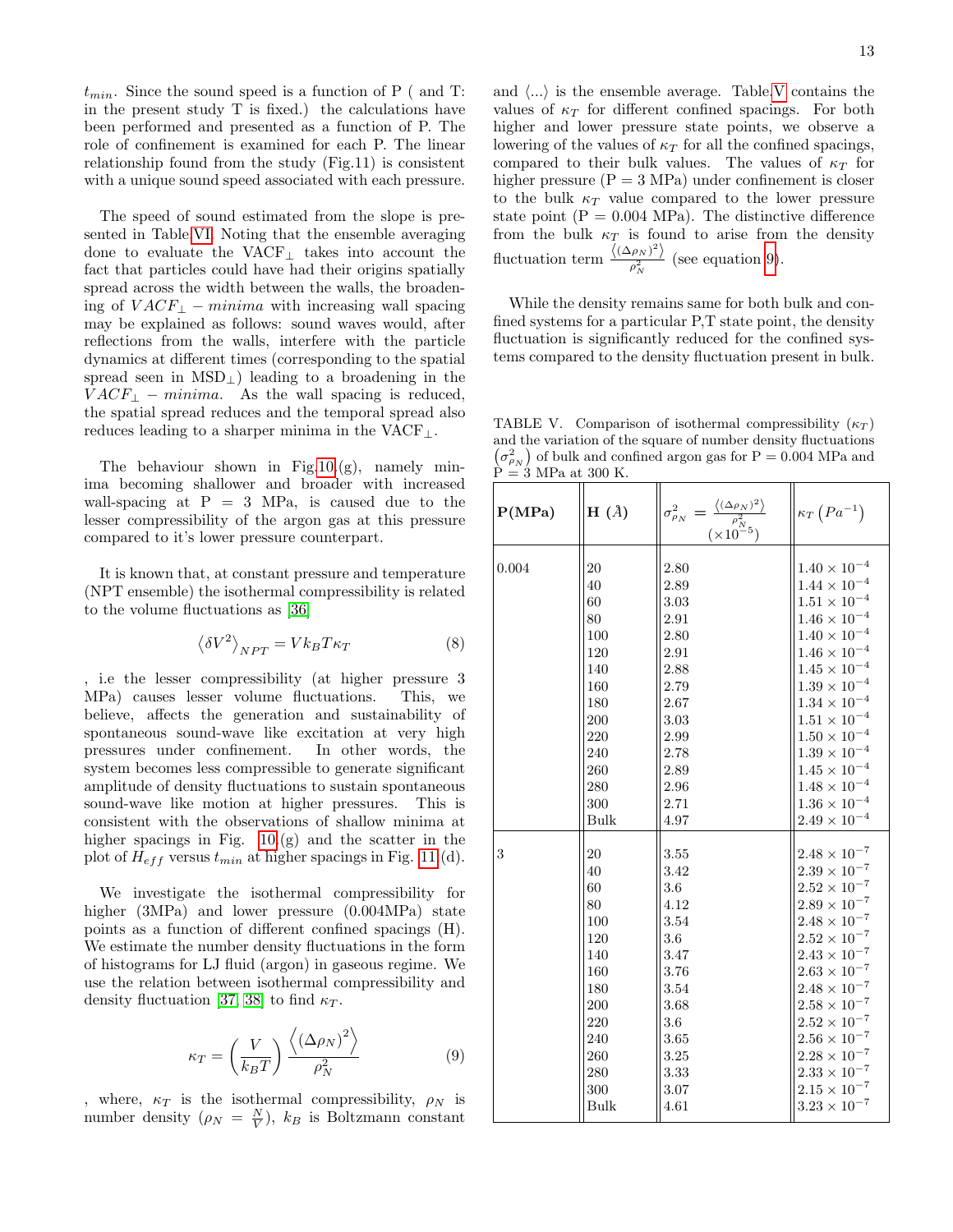Further, the trends in Table[.V](#page-12-0) indicate that the density fluctuations are consistently smaller (larger) for the higher (lower) pressure over the range of confinement spacings studied, as expected. The system at the maximum spacing is still far from the bulk as can be seen from Table [V.](#page-12-0)

We also note from Table[.V](#page-12-0) that the number density fluctuations in bulk are not significantly different for higher and lower pressure cases. The dominant contributions for  $\kappa_T$  for bulk gas come from the  $\left(\frac{V}{k_BT}\right)$  term, which is very different for different pressures at fixed temperature (300 K).

For the highest pressure under study (3 MPa), even under confinement, sound speed is found to be close to the NIST [\[32\]](#page-15-8) bulk phase value (Table[.VI\)](#page-13-0). This suggests the dominant nature of particle-particle collisions at higher pressures. As we go from higher to lower pressure P,T points gradually, the effect of confinement becomes stronger and the value of sound speed starts to decrease with respect to NIST bulk sound speed at the corresponding pressure at 300 K (Table[.VI\)](#page-13-0).

To ensure that estimates made from MD simulations are reasonable and reliable, we carry out MD simulations to calculate  $c_s$  for the bulk phase of argon gas at each of these four P,T state points from the isothermal compressibility  $(\kappa_T)$  defined in Eq[.9.](#page-12-1) We use the thermodynamic relation between adiabatic and isothermal compressibility for mono-atomic gas as  $\kappa_T$  $= \gamma \kappa_S$  and calculate the speed of sound from the well known relation [\[39\]](#page-15-15)  $c_s = \frac{1}{\sqrt{\rho \kappa_S}}$ , where  $c_s$  is the speed of sound,  $\rho$  is the mass density,  $\gamma$  is heat capacity ratio and  $\kappa_S$  is the adiabatic compressibility. The values, tabulated in Table[.VI](#page-13-0) can be seen to agree fairly well with that of the NIST bulk phase data [\[32\]](#page-15-8) for sound speed.

The sound speed estimates using the slopes in Fig[.11,](#page-11-0) based on  $\text{MSD}_\perp$ , are presented in Table[.VI](#page-13-0) over a wide range of densities (about 4 orders of magnitude).

<span id="page-13-0"></span>TABLE VI. Comparison of the variation of speed of sound $(c_s)$ of argon in the gas regime at 300K for different densities( $\rho$ ) calculated and estimated from MD simulation and that of the NIST values.

|                           |                                 | Sound speed( $c_s$ ) (m/s)          |                                                                              |                                     |  |
|---------------------------|---------------------------------|-------------------------------------|------------------------------------------------------------------------------|-------------------------------------|--|
|                           | $\mathbf{P(MPa)}\ \rho(kg/m^3)$ | from slope $\vert\vert$ via<br>(MD) | Estimated $\vert\vert$ Computed $\vert\vert$ NIST<br>bulk<br>$\kappa_T$ (MD) |                                     |  |
| 0.004<br>0.03<br>0.3<br>3 | 0.064<br>0.48<br>4.8<br>48.87   | 277.1<br>282.04<br>286.71<br>326.2  | 324.95<br>319.79<br>325.54<br>337.47                                         | 322.6<br>322.62<br>322.83<br>325.58 |  |

These estimates can be seen not to agree entirely with the NIST [\[32\]](#page-15-8) bulk phase data. Further, sound speed estimates from standard expressions  $c_s = \frac{1}{\sqrt{\rho \kappa_S}}$  and  $\kappa_T$  $=\gamma \kappa_s$ , and using  $\kappa_T$  from the fourth column of Table[.V,](#page-12-0) leads to consistently higher values than the NIST bulk phase data. These discrepencies may be indicative of the need to re-examine the standard relation  $\kappa_T = \gamma \kappa_s$ and perhaps  $c_s = \frac{1}{\sqrt{\rho \kappa_S}}$  under strong confinement.

# IV. SUMMARY AND CONCLUSIONS

We have carried out MD simulations of a confined gas to investigate the role of partial confinement, effected by two plane parallel reflective walls, on the particle dynamics. The study, done using LAMMPS, considered a system of 20000 particles both in bulk and in partial confinement, interacting via the Lennard-Jones potential, at  $T = 300K$  and pressures ranging from 0.004 MPa to 3 MPa simulating a wide range of densities. The confinement spacing ranged from 20  $\AA$  ( $\approx$  6  $\sigma$ ) to 300  $\AA$  $(\approx 90 \sigma).$ 

Confinement changes MSD<sup>⊥</sup> and VACF<sup>⊥</sup> strongly. It has very little effect on  $MSD_{\parallel}$  and  $VACF_{\parallel}$ . At short time scales (ballistic regime)  $\text{MSD}_\perp$  is barely influenced by confinement. Over intermediate time scales (diffusive regime), the diffusion coefficient  $(D_+)$  is significantly reduced, with respect to the bulk, due to confinement. Over longer time scales, confinement effects are the strongest leading to sub-diffusive motion. The transition from diffusive to sub-diffusive behaviour correlates with the wall spacing ( $\approx \frac{1}{3}$  of wall spacing for P = 0.004 MPa, 0.03 MPa, 0.3 MPa and  $\approx \frac{1}{3.9}$  for P = 3 MPa). Irrespective of pressure, we observe for all P,T state points and for all the spacings studied, the asymptotic points and for all the spacings studied,<br>values for  $\sqrt{MSD_{\perp}}$  turns out to be  $\frac{H}{2.45}$ .

A well-defined time-window is found that marks the end of ballistic regime and the beginning of the diffusive regime in the bulk as well as under confinement. For small wall spacing, the time-window is small. It is worth noting that experiments in the bulk confirms the existence of this time-window [\[33,](#page-15-9) [34\]](#page-15-10) albeit for Brownian particles.

It may be noted that unlike the particle dynamics in the gas phase studied in this article, particle dynamics parallel to the walls, have been found to be affected in the dense liquid phase [\[15\]](#page-14-4), and in the glass forming phase [\[14\]](#page-14-13).

VACF<sup>⊥</sup> shows a rapid decay corresponding to the diffusive regime and exhibits a well-defined minimum over time scales corresponding to the transition from diffusive to sub-diffusive regimes and nearly vanishes in the sub-diffusive regime. The Fourier transform of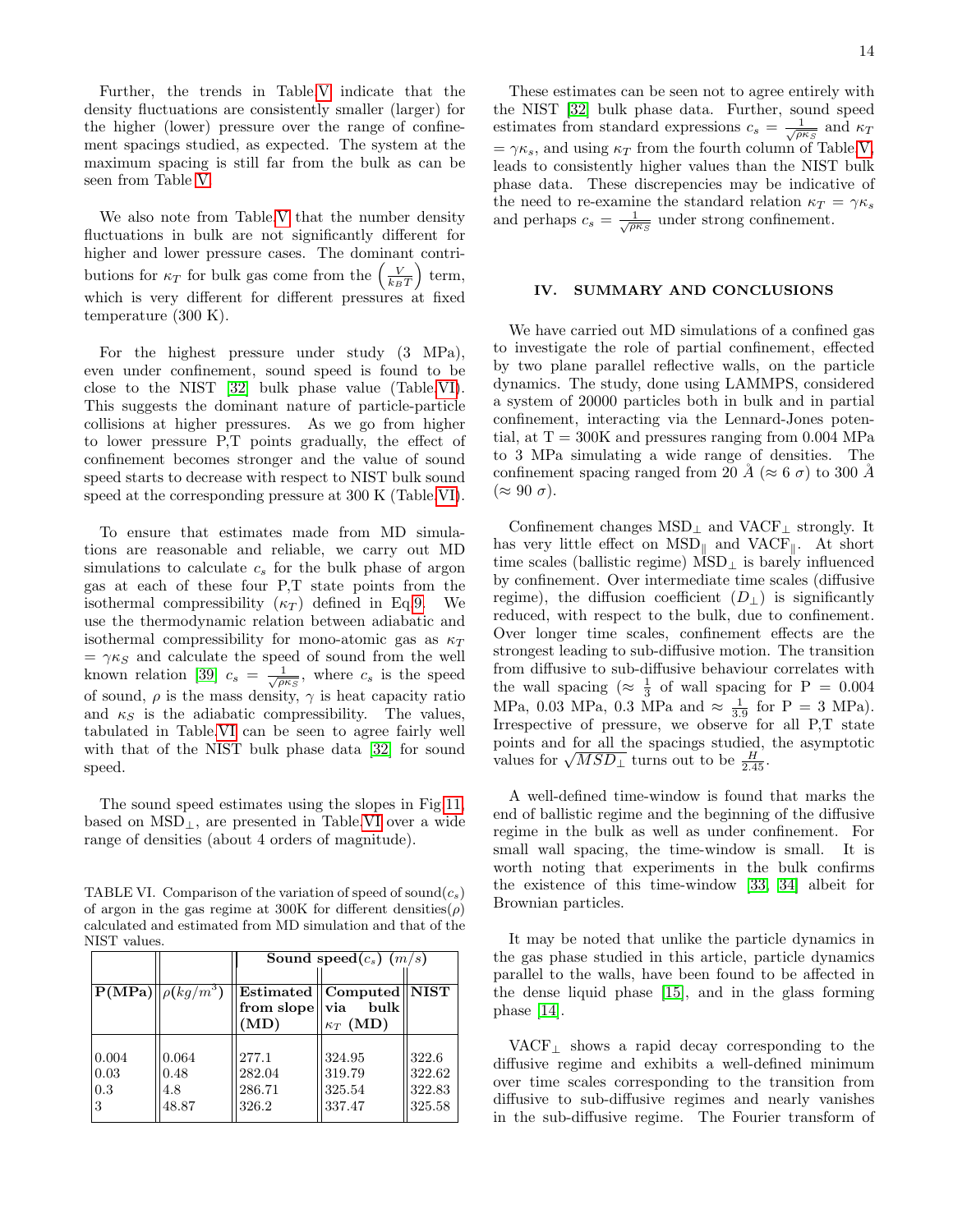VACF, related directly to the density of states (DoS), indicates the presence of non-diffusive modes in the spectrum of normalized VACF<sup>⊥</sup> and diffusive modes in the spectrum of normalized  $VACF_{\parallel}$ . The frequencies at which maxima in the DoS occur are found to move closer to zero as the wall spacing is increased confirming the role of confinement in sustaining the non-diffusive modes.

Reducing the contributions of the thermal collisions, by diluting the gas further, reveals the presence of sustained velocity reversals induced by wall-mediated collisions. The results confirm the significant role played by non-thermal collisions in controlling the dynamics of the particles under confinement over intermediate and long time scales.

It is established from the strong linear relationship between the wall spacing and the time at which the VACF $\perp$ -minima occurs, that there exists a phenomenon involving a higher speed than the average particle speed. It is conjectured that collective motion triggered at the early stages of the diffusive regime propagates at the higher speed, gets reversed at the wall and acts back on the particle leading to the minima in the  $VACF_{\perp}$ . Using the characteristic distance associated with the starting of the diffusive motion, and the  $t_{min}$  associated with VACF<sub>⊥</sub>, the speed of this collective excitation regarded as sound speed, is estimated for several pressures spread over the whole range considered in this study.

These features, particularly the connection with speed of sound, combined with the observation that the compressibility has been found to be higher in the low pressure regimes, when compared with that in the high pressure regimes, suggest that correlated motion

resembling sound waves can be spontaneously generated and sustained at low pressure regimes better than at the higher pressure regimes.

Although the possibility of sound-wave generation and reflection from confining boundaries has been reported in the literature for liquids [\[9,](#page-14-14) [10\]](#page-14-15), the present study has systematically investigated the effects of partial confinements for a gas-like phase, established strong correlation between  $\text{MSD}_\perp$  and  $\text{VACF}_\perp$  and shown the possibility of spontaneous generation and propagation of sound-wave like disturbances normal to the walls.

The density fluctuations seem to be considerably influenced by the confinement even though they are over larger length scales than the length scales associated with particle-particle and particle-wall interactions. Further, the sound speed estimates made in the present study appear not to agree entirely with the NIST bulk phase data. It would be interesting to conduct experiments to validate these findings. Further there appears a need to re-examine the relation  $\kappa_T = \gamma \kappa_s$ and perhaps  $c_s = \frac{1}{\sqrt{\rho \kappa_s}}$  for strongly confined systems.

# ACKNOWLEDGMENTS

We sincerely thank the Reviewers for their critical assessment of the manuscript. We acknowledge the help of HPCE,IIT Madras for high performance computing. KG expresses his gratitude to Department of Science and Technology(DST), the Government of India for providing INSPIRE Fellowship.

- <span id="page-14-0"></span>[1] J. Mittal, J. R. Errington, and T. M. Truskett, Phys. Rev. Lett 96, 177804 (2006).
- <span id="page-14-1"></span>[2] J. Mittal, T. M. Truskett, and G.Hummer, Phys. Rev. Lett 100, 145901 (2008).
- <span id="page-14-2"></span>[3] T. Benesch, S. Yiacoumi, and C. Tsouris, Phys. Rev.E 68, 021401 (2003).
- <span id="page-14-3"></span>[4] L.Lobry and N.Ostrowsky, Phys. Rev. B 53, 12050 (1996).
- [5] L. P.Faucheux and A. J.Libchaber, Phys. Rev.E 49, 5158 (1994).
- [6] T.K.Vanderlick and H.T.Davis, J.Chem.Phys 7, 1791 (1987).
- <span id="page-14-12"></span>[7] S.H.Krishnan and K.G.Ayappa, J.Chem.Phys 118, 690 (2003).
- P.Lancon, G.Bartrouni, L.Lobry, and N.Ostrowsky, Physica A 304, 65 (2002).
- <span id="page-14-14"></span>[9] J.J.Magda, M.Tirrell, and H.T.Davis, J.Chem.Phys 83, 1888 (1985).
- <span id="page-14-15"></span>[10] I.Pagonabarraga, M.H.J.Hagen, C.P.Lowe, and D.Frenkel, Phys. Rev. E 59, 4458 (1999).
- [11] M.Schoen, D.J.Diestler, and J.H.Cushman,

J.Chem.Phys 87, 5464 (1987).

- [12] M.Schoen, J.H.Cushman, D.J.Diestler, and C. Jr, J.Chem.Phys 88, 1394 (1988).
- [13] P. Liu, E. Harder, and B. J. Berne, J. Phys. Chem. B 108, 6595 (2004).
- <span id="page-14-13"></span>[14] S. Mandal, S. Lang, M. Gross, M. Oettel, D. Raabe, T. Franosch, and F. Varnik, Nat. Commun. 5, 4435 (2014).
- <span id="page-14-4"></span>[15] V. Varadarajan, C. Dasgupta, and K. G. Ayappa, J.Chem.Phys 149, 064503 (2018).
- <span id="page-14-5"></span>[16] S. H. P.D., S. K. Prabha, and S. P.Sathian, Physica A 437, 68 (2015).
- <span id="page-14-6"></span>[17] S. K. Prabha, S. P. D., M. G. M., and S. P. Sathian, AIP Advances 3, 102107 (2013).
- <span id="page-14-7"></span>[18] Q. Liu and Z. Cai, Int.J.Mol.Sci. 15, 12714 (2014).
- <span id="page-14-8"></span>[19] M. Barisik and A. Beskok, Microfluid Nanofluid 11, 269 (2011).
- <span id="page-14-9"></span>[20] A. J. Markvoort, P. A. J. Hilbers, and S. V. Nedea, Phys. Rev.E 71, 066702 (2005).
- <span id="page-14-10"></span>[21] W. R. W. Welch and M. Piri, J Mol Model **22: 22** (2016).
- <span id="page-14-11"></span>[22] M. Kazemi and A. Takbiri-Borujeni, Fuel 206, 724